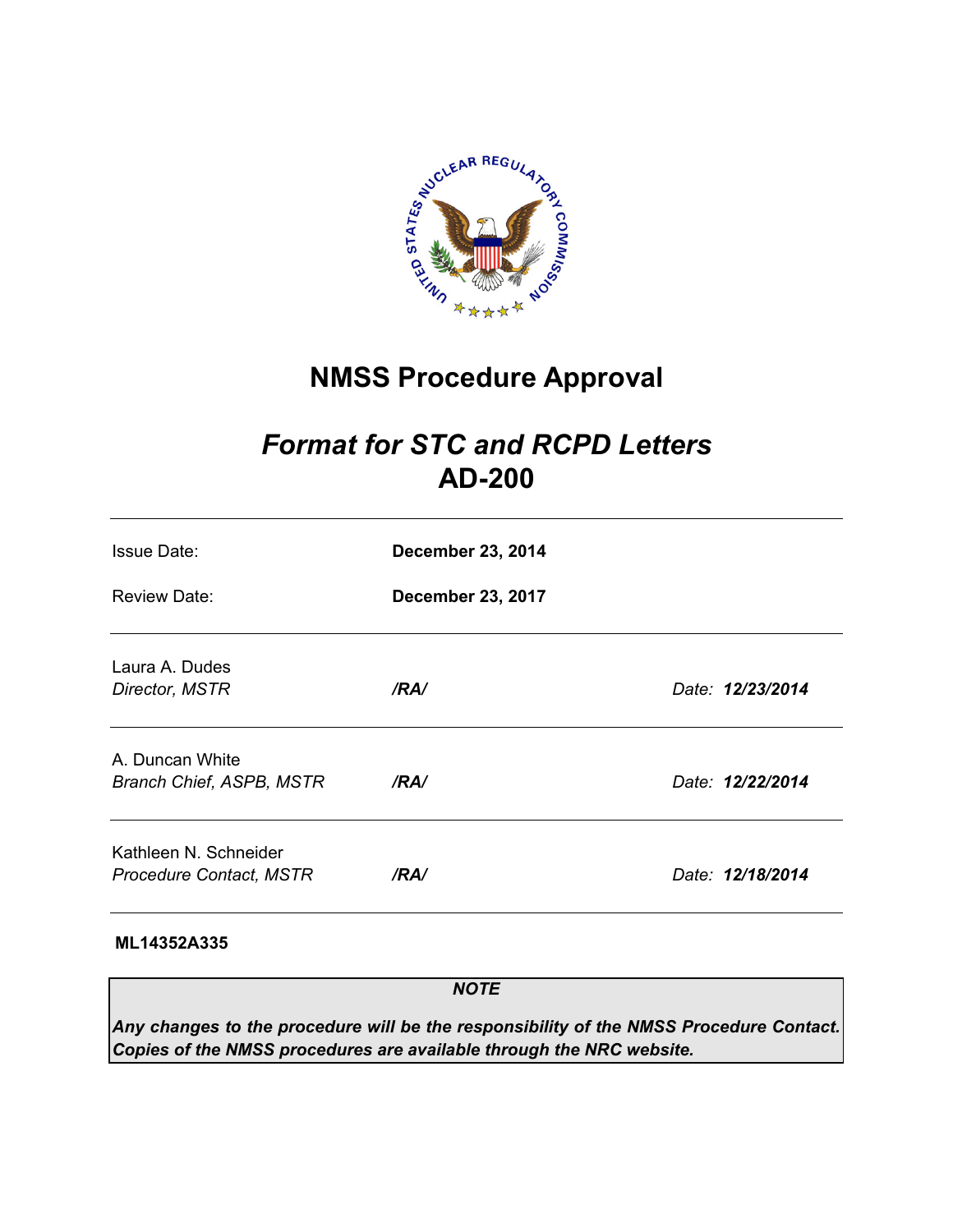

# **Procedure Title: Format for STC and RCPD Letters**

**Procedure Number: AD-200**

**Page: 1 of 9** 

**Issue Date: 12/23/2014** 

### **I. INTRODUCTION**

This procedure establishes the format and content requirements for formal letters sent from the Office of Nuclear Material Safety and Safeguards (NMSS) to the Directors and staff members of both Agreement and Non-Agreement State Radiation Control Programs, Native American Tribal Leaders as well as other State officials. This set of correspondents is generally referred to in this procedure as the "States." Methods used for communicating with States include face-to-face meetings, teleconferences, informal e-mails, and formal letters. Formal letters provide the advantage of a written forum for, and a concise record of the information exchanged.

### **II. OBJECTIVE**

To provide guidance for NMSS staff in creating standardized formal letters for providing information to States. A letter categorization schema, numbering system, format outline, distribution, and content definition are addressed in this procedure.

### **III. BACKGROUND**

To facilitate written communication with States, the NMSS staff has developed a set of standard formats for letters. The standard format letters used by NMSS reflect years of experience in communicating with the States, notably in the previous Office of State and Tribal Programs and the Office of Federal and State Materials and Environmental Management Programs (FSME). The letter formats evolved into their current form largely in response to these experiences.

In most cases, letters to the States will be distributed by e-mail. Nevertheless, the letters should follow the formal letter format. In order to assure clear and concise written communications with States and interested stakeholders, it is the policy of NMSS to utilize the standard format letters to provide the States information that is expected to be of more than casual interest to the recipients. Such information includes, but is not limited to, matters related to compatibility, public health and safety, security, or regulatory program operation.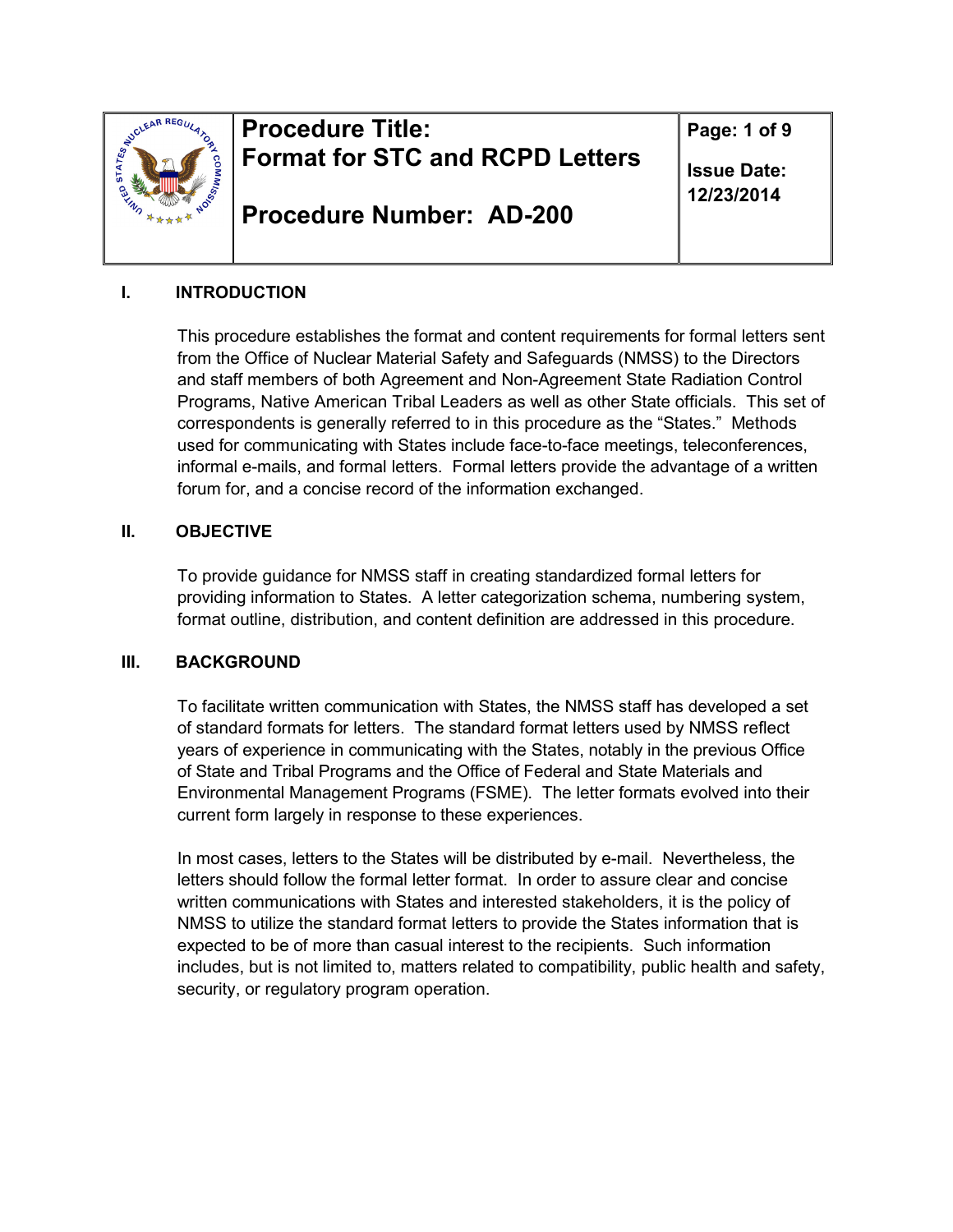# **AD-200:** *Format for STC and RCPD Letters* **Page: 2 of 9**

**Issue Date: 12/23/14** 

### **IV. ROLES AND RESPONSIBILITIES**

- A. The Director, Division of Material Safety, State, Tribal, and Rulemaking Programs (MSTR), signs all State and Tribal Communications (STC) and Radiation Control Program Directors (RCPD) letters concerning matters within NMSS responsibility.
- B. The Director, NMSS may on rare occasions sign a STC or RCPD letter(s) concerning significant matters within the NMSS responsibility.
- C. The cognizant Branch Chief is responsible for the review and concurrence on STC and RCPD letters originating within the branch. Other offices or NMSS divisions can request assistance in sending out STC and RCPD letters. The appropriate Branch Chief will be responsible for processing the letter through their branch in coordination with the requesting office or division in accordance with this procedure.
- D. The MSTR staff member writing the letter is responsible for the accuracy of information, compliance with the U.S. Nuclear Regulatory Commission (NRC) guidelines for communications, protection of sensitive information, and following appropriate format in this procedure. The MSTR staff member is responsible for coordination with the MSTR Office of Management and Budget (OMB) Contact for the 10-day pre-approval for use with the OMB Paperwork Reduction Act clearances.
- E. The MSTR administrative assistants are responsible for:
	- 1. Finalizing the format of the letter and preparing a concurrence package for signatures;
	- 2. Numbering the letter sequentially when the letter is signed and updating the STC Letter Index or the RCPD Letter Index on the MSTR SharePoint;
	- 3. Placing the letter in the Agencywide Documents Access and Management System (ADAMS) with an assigned ML number for immediate processing in accordance with ADAMS template NMSS-005 (See Appendix A).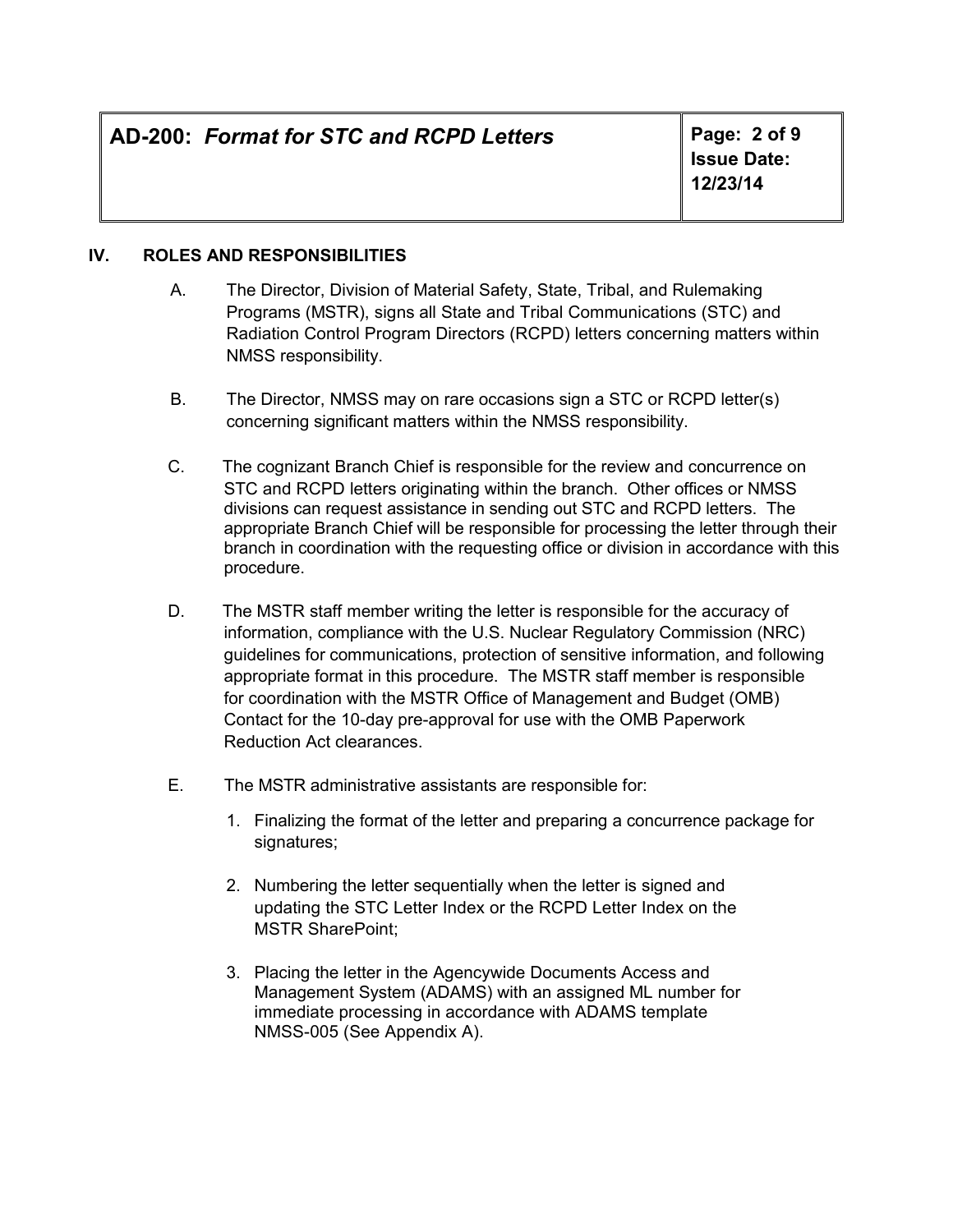# **AD-200:** *Format for STC and RCPD Letters* **Page: 3 of 9**

- 4. Using the sample e-mails format in Appendix B to transmit a PDF formatted electronic copy via LYRIS list servers (Appendix C), within 2 days of the letter's date, to the recipients of the letter.
- 5. Create an additional ADAMS package associated with the STC/RCPD letters when comments are requested from the States.
- F. MSTR OMB Contact for STC/RCPD Letters is responsible for:
	- 1. Coordination with NRC Clearance Officer, Office of Information Services (OIS) to obtain OMB approval for use of the OMB clearance prior to issuance of any STC/RCPD letters requesting comments.
	- 2. Maintaining a log in SharePoint to track STC/RCPD letters that need a 10-day pre-approval from OMB prior to formal transmittal to the States.

### **V. GUIDANCE**

- A. Generally, one of two variants of the standard letter format should be used to create letters to the States.
	- 1. STC letters are used for non-sensitive information (Appendix D). They are publicly available and posted both in public ADAMS and on the NMSS public website. Examples of STC letters include notices of public meetings, notices of training course offerings, solicitation of comments, and alerts that proposed NRC rules are being published in the *Federal Register*.
	- 2. RCPD letters are used for sensitive, unclassified non-safeguards information (Appendix E). They are NOT publicly available. Use the phrase "OFFICIAL USE ONLY – SENSITIVE INTERNAL INFORMATION" in the header and footer of the letter and each page of the enclosure.
- B. Since RCPD letters contain sensitive information, they should not be referenced in STC letters. Likewise, the distribution of RCPD letters should be limited to persons with an established "need to know." Names should not be added to any list server used to distribute RCPD letters without the approval of MSTR Division Director or designee.
- C. Neither the STC nor RCPD letter form should be used for letters addressed to one addressee, nor should they be used for letters to be signed by the Executive Director for Operations, or the Chairman.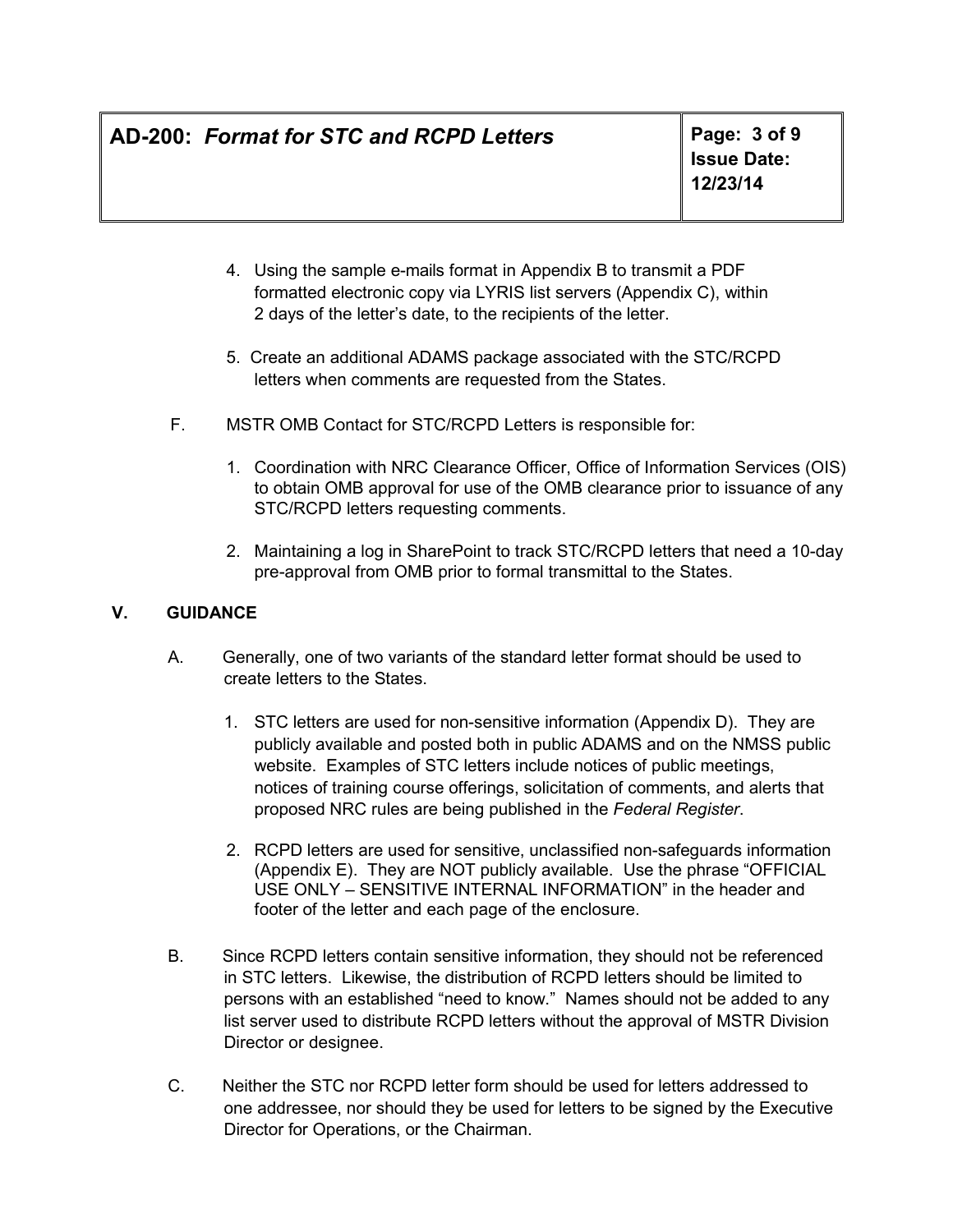# **AD-200:** *Format for STC and RCPD Letters* **Page: 4 of 9**

**Issue Date: 12/23/14** 

- D. Both STC and RCPD letters follow the same basic format. Individual letters may deviate from the format only as necessary for clear communication in specific instances. Letters should be formatted using Arial 11 point font, one inch margins, left justified except for signature blocks. Standard signature and concurrence blocks should be used.
	- 1. The addressees should be listed in all caps, no underline, no bold.
		- a. STC letters should be addressed to Agreement States, Non-Agreement States, or both, as appropriate. If appropriate, include States that have submitted a formal letter of intent to seek an Agreement. If appropriate, specific State officials, such as the State Liaison Officers can be addressees. STC letters can also be used to communicate with the Native American Tribal Leaders.

Examples:

Letters to all Agreement States:

ALL AGREEMENT STATES, [STATES THAT HAVE SUBMITTED A FORMAL LETTER OF INTENT TO SEEK AN AGREEMENT – EXAMPLE: WYOMING]

Letters to all Agreement and Non-Agreement States, and the State Liaison Officers:

ALL AGREEMENT AND NON-AGREEMENT STATES STATE LIAISON OFFICERS

Letters to Native American Tribal Leaders and the State Liaison Officers:

NATIVE AMERICAN TRIBAL LEADERS STATE LIAISON OFFICERS

Letters to individual States:

CALIFORNIA, ILLINOIS, MASSACHUSETTS, NEW YORK, AND TEXAS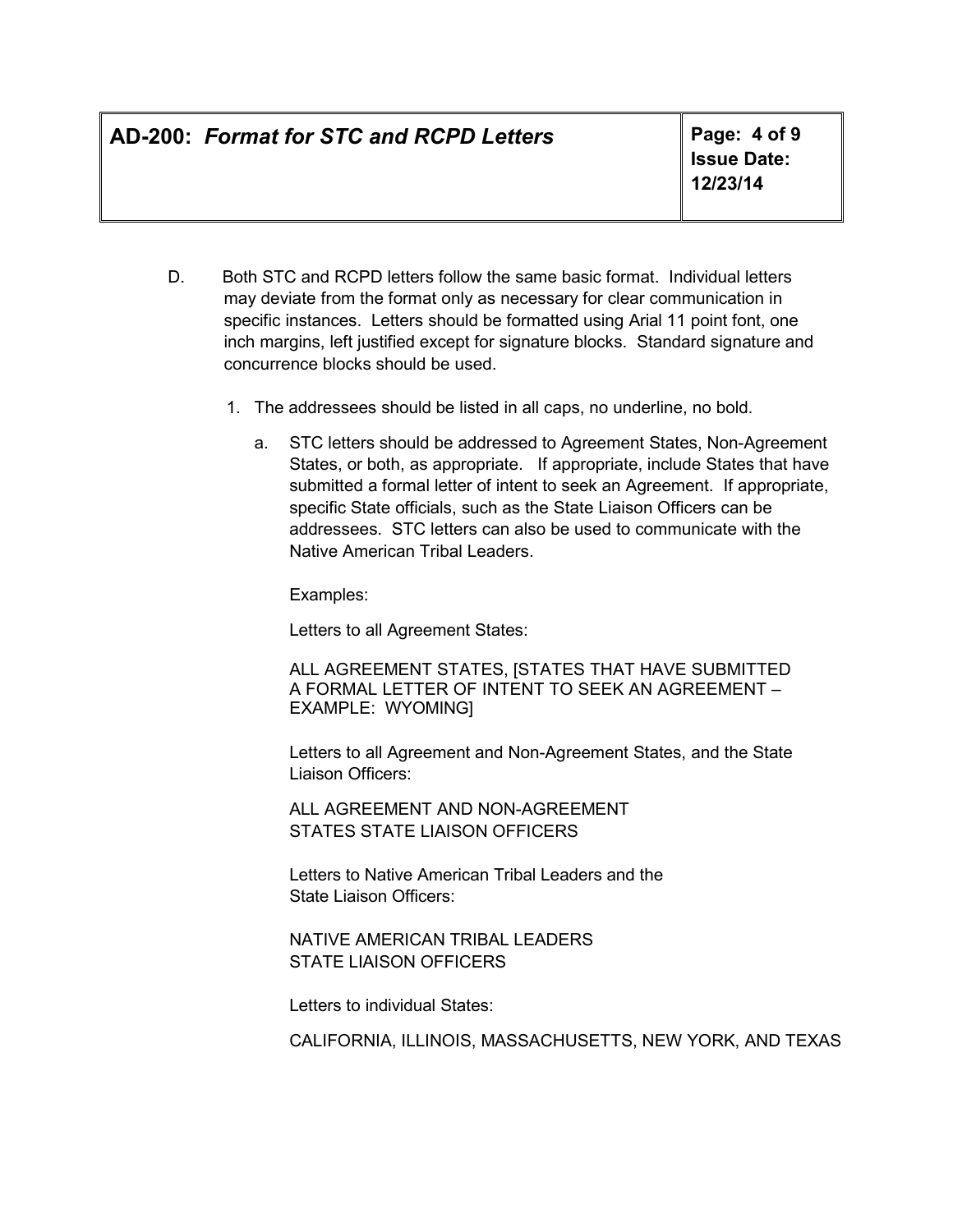# **AD-200:** *Format for STC and RCPD Letters* **Page: 5 of 9**

**Issue Date: 12/23/14** 

b. RCPD letters should be addressed directly to the State officials that are intended recipients, usually the Radiation Control Program Director. Other State officials include the State Liaison Officers and State Part 71/Part 73 contacts.

Example:

ALL AGREEMENT STATE RADIATION CONTROL PROGRAM DIRECTORS STATE LIAISON OFFICERS

2. The subject should be a concise statement of the subject of the letter, as short as practical. The subject should be elaborated upon as needed in the purpose paragraph. The subject line format should be all caps, no bold, no underline.

Example (STC letter):

NOTIFICATION OF NRC WORKSHOPS (STC-YY-NNN)

- 3. Letters are usually divided into three sections, entitled: purpose, background, and discussion. For very brief (i.e., one page) letters providing limited specific information, the sections may be consolidated and the section titles omitted. Section titles should be formatted as initial caps or sentence case, bold, no underline.
	- a. **Purpose**  The purpose section should elaborate as needed on the subject of the letter. Generally, it should be kept short - one paragraph. Avoid including text which could be placed in another paragraph. The final sentence of the paragraph should advise the addressee if an action or response is requested or required. If no action or response on the part of the recipient is requested or required, a statement to that effect is optional.
	- b. **Background**  The text in the background section should be limited to pertinent historical information leading up to the issue being addressed. Current activities and situations should be addressed in the discussion section.
	- c. **Discussion**  The discussion section should include descriptions of the current issue, situation, and activities. If any action is requested, required, or expected from the addressees, it should be fully and clearly spelled out in the discussion section.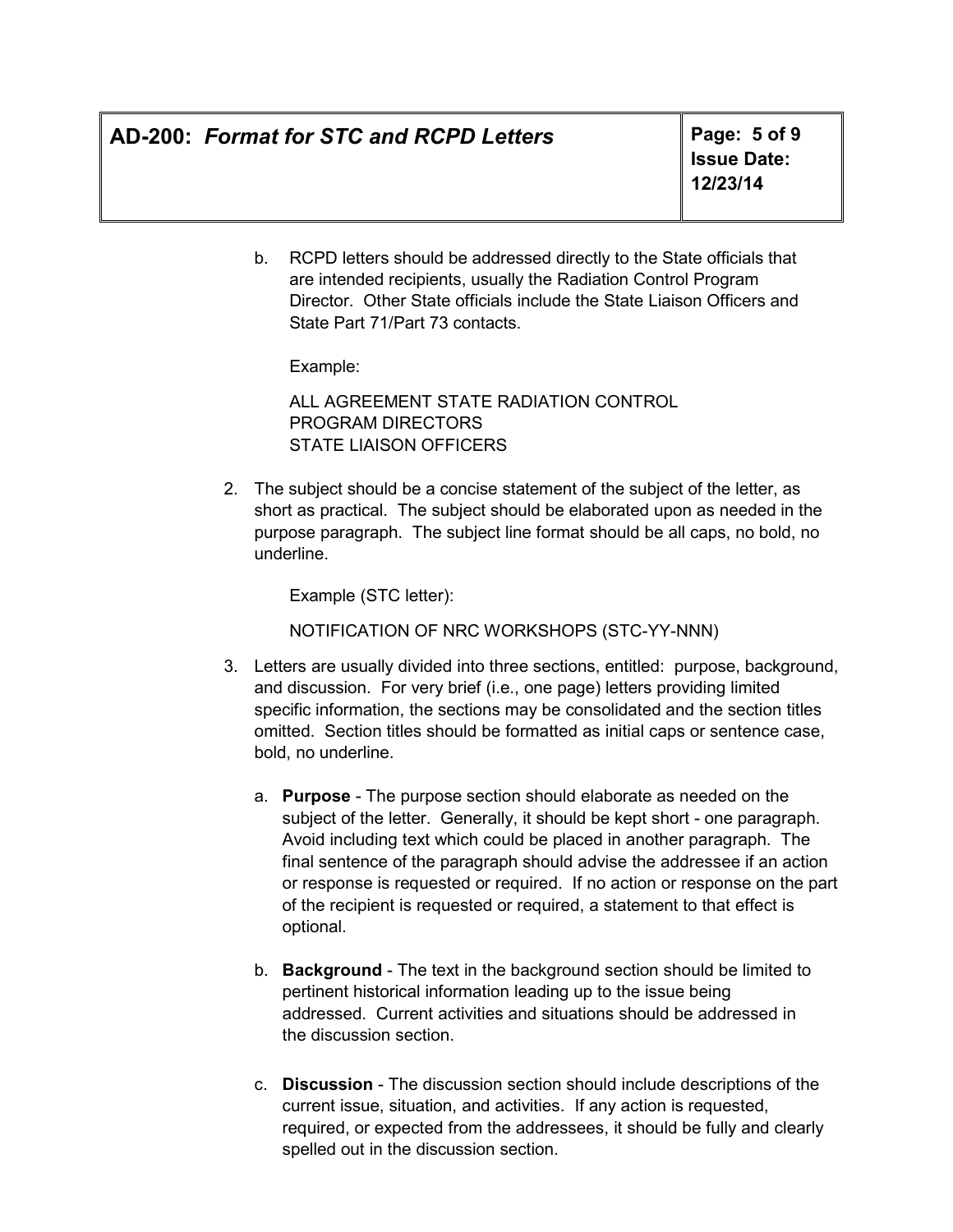# **AD-200:** *Format for STC and RCPD Letters* **Page: 6 of 9**

**Issue Date: 12/23/14** 

4. Closing/Contact Paragraph

The final paragraph, just above the signature block, should include the telephone number of the signatory (normally, the MSTR Director). A point of contact (i.e., an NRC staff member with personal knowledge of the letter's subject), should be provided.

The following format should be used for point of contact information:

If you have any questions regarding this correspondence, please contact me at [signatory Director's phone number] or the individual named below.

| POINT OF CONTACT: Staff Name |                    | E-MAIL: | staff.name@NRC.GOV |
|------------------------------|--------------------|---------|--------------------|
| TELEPHONE:                   | $(301)$ 415-[xxxx] |         |                    |

5. Enclosures

By convention, STC and RCPD letters may contain enclosures, but not attachments. The enclosures may contain attachments, but the attachments are generally not listed in the letter. All enclosures must be listed, each by its full name or description, immediately under the signature block.

- 6. OMB Clearances (Appendix F)
	- a. For most requests for information from the States, an OMB Paperwork Reduction Act control number and notification is required. NMSS maintains separate control numbers (sometimes referred to as "clearances") for information requests from Agreement States only, information requests from Non-Agreement States only, and for information requests from both Agreement and Non-Agreement States. The required paragraph and control number should be placed in a footnote associated with an asterisk placed at the end of the sentence requesting the return of information. In cases where more than one group of addressees are recipients of the letter, the required paragraph and control number for each group of addressees should be included in the letter.
	- b. MSTR OMB Contact provides coordination with NRC Clearance Officer, OIS to obtain OMB approval for use of the OMB clearance prior to issuance of any STC/RCPD letters requesting comments. Draft STC/RCPD letters should be provided to the MSTR OMB Contact at least 12 work days prior to the desired date for issuance of the letter.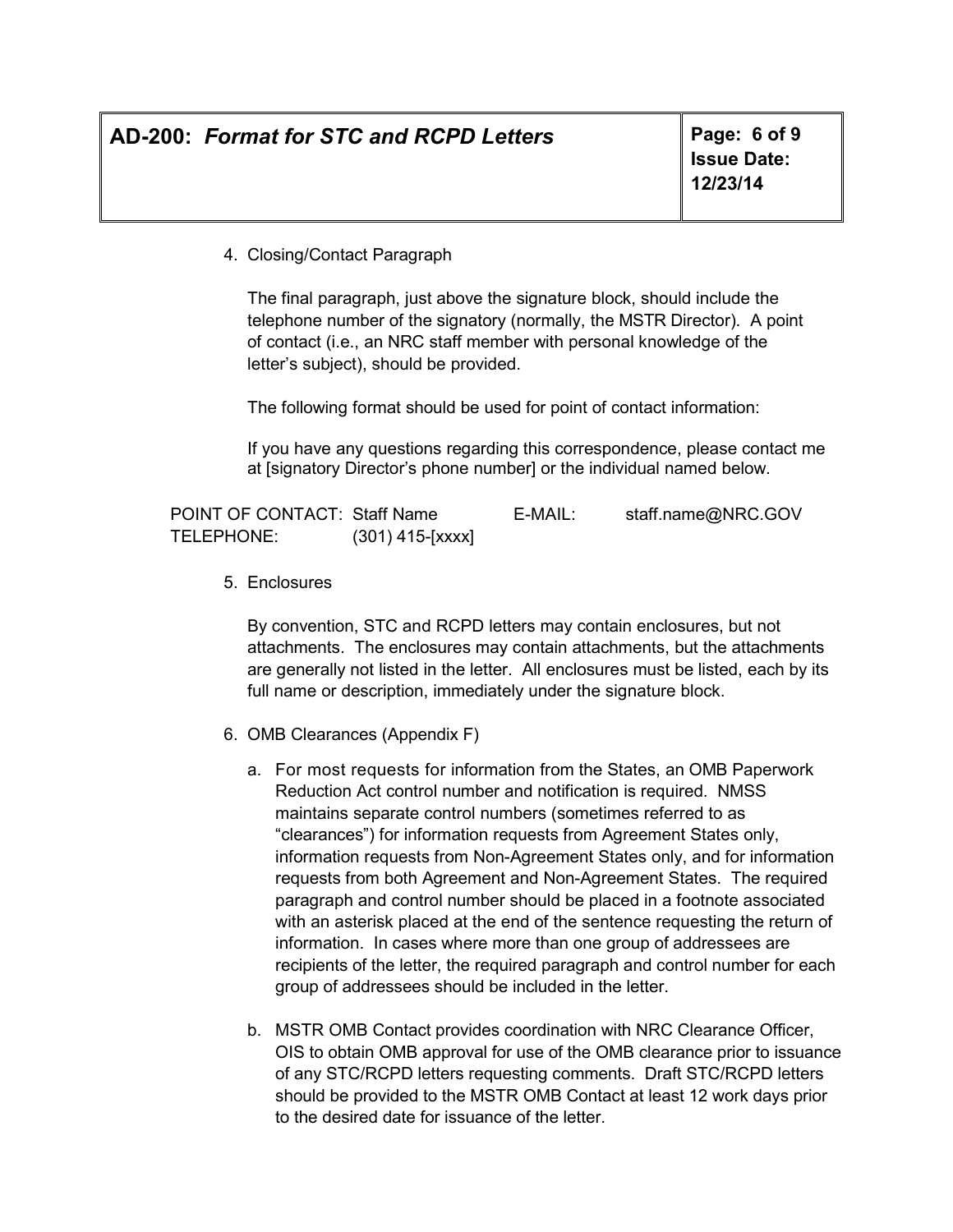# **AD-200:** *Format for STC and RCPD Letters* **Page: 7 of 9**

**Issue Date: 12/23/14** 

- c. The MSTR OMB Contact will e-mail the draft STC/RCPD letter to OIS to forward for OMB's review. OMB has committed to a 10-day turnaround for use of these clearances.
- d. A SharePoint log to track STC/RCPD letters that will need the 10-day approval from OMB prior to formal transmittal to the States will be maintained by the MSTR OMB Contact on the MSTR/ASPB SharePoint library.
- 7. Signature and concurrence

Standard signature and concurrence blocks should be used.

Note: Although all signature blocks should be for the MSTR Director, the MSTR Director can delegate signature permission depending on the type of letter, of some standard communications. For example, the appropriate branch chief can sign the training notification STC letters for the MSTR Director.

- 8. Whenever a return of information is requested from the States through STC or RCPD letter, use Appendix G for tracking the comments that are received, and place the *Comment Received* document in a separate ADAMS package with any responses to the STC/RCPD letter. The contact for the letter should work with the assigned administrative assistant to set up the package. If the responses are to a RCPD letter, each response and the package should be classified as sensitive information and profiled in ADAMS in the same manner as RCPD letters.
- E. STC and RCPD letters location

All letters should be placed in the ADAMS main library. RCPD letters are placed in the folder: NMSS - RCPD Letters [YEAR]. STC letters are placed in the folder: NMSS/STC - Letters [YEAR].

G. Other Means of Communication with Agreement States

On March 16, 2009, the Office of the Inspector General (OIG) issued a report conveying the results of an audit on NRC's Agreement State Program. In this report the OIG recommended that a set of procedures that standardize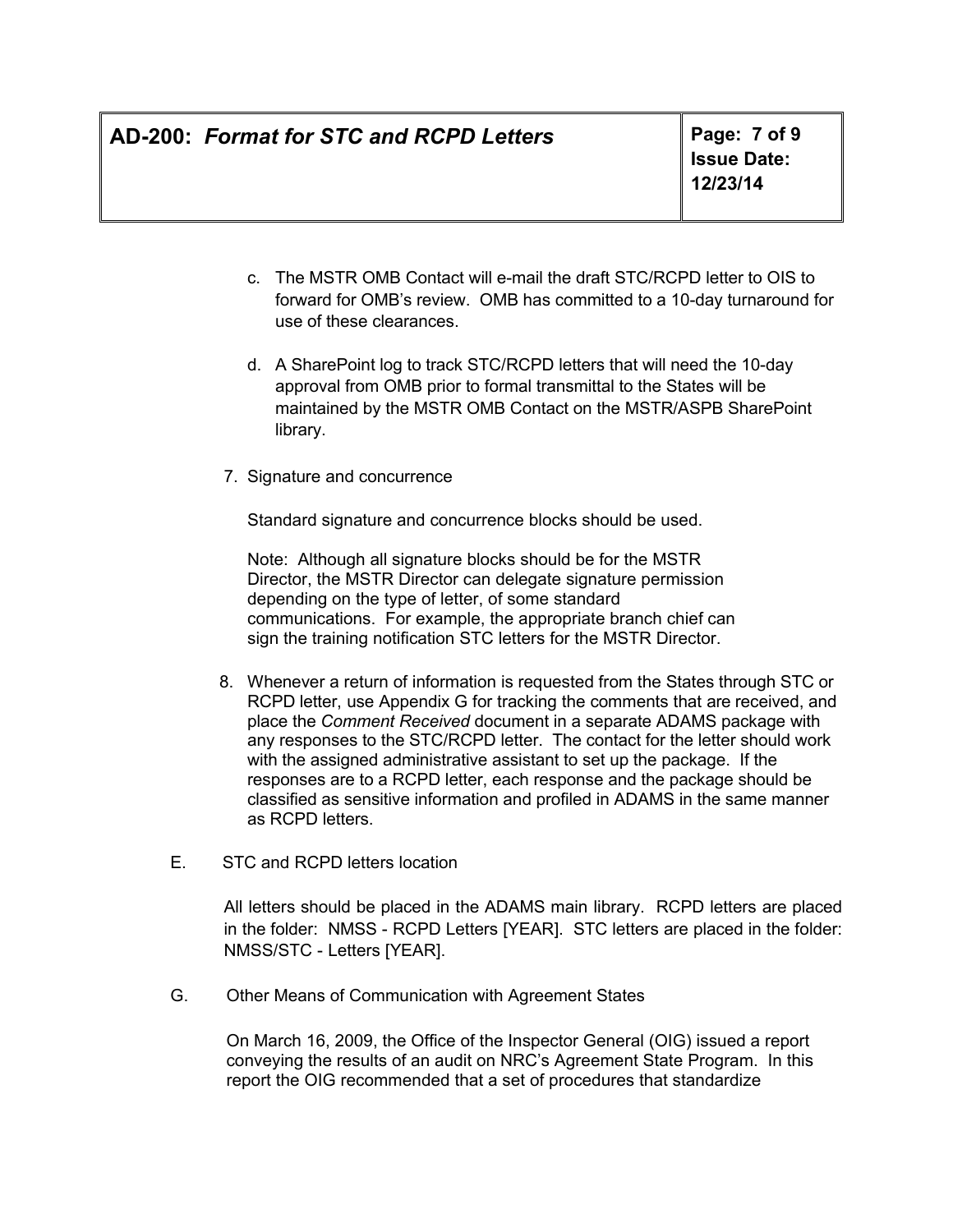# **AD-200:** *Format for STC and RCPD Letters* **Page: 8 of 9**

**Issue Date: 12/23/14** 

communications from the NRC to the Agreement States be developed. The report noted that for communications with Agreement States the agency lacks formal standardized procedures or guidance for the communication, including communicating significant events through the Regional State Agreements Officers (RSAO) or other means.

To facilitate communications with the Agreement States outside of the written correspondence described in this procedure, the former FSME staff had developed FSME Procedure AD-800. *Communications Between FSME/ Regional Offices and the Agreement States.* AD-800 continues to remain in effect and is considered a NMSS procedure until it is reviewed and reissued.

### **VI. APPENDICES**

Appendix A – ADAMS Template NMSS-005

- Appendix B Sample E-mails for Distribution of the Letters
- Appendix C NMSS Distribution List Servers
- Appendix D Sample STC Letter
- Appendix E Sample RCPD Letter
- Appendix F -- OMB Clearances

Appendix G – Comments Received

### **VII. REFERENCES**

- 1. Audit Report, *Audit Report of NRC's Agreement State Program*, OIG-09-A-08, March 16, 2009.
- 2. FSME Procedure AD-800, *Communications Between FSME/ Regional Offices and the Agreement States.*

### **VIII. ADAMS REFERENCE DOCUMENTS**

For knowledge management purposes, all previous revisions of this procedure, as well as associated correspondence with stakeholders, that have been entered into ADAMS are listed below.

| No.        | <b>Date</b> | <b>Document Title/Description</b>  | <b>Accession Number</b> |
|------------|-------------|------------------------------------|-------------------------|
|            | 1/3/2009    | FSME Procedure AD 200              | ML083460146             |
| $\sqrt{2}$ |             | 10/25/2010   FSME Procedure AD 200 | ML102870042             |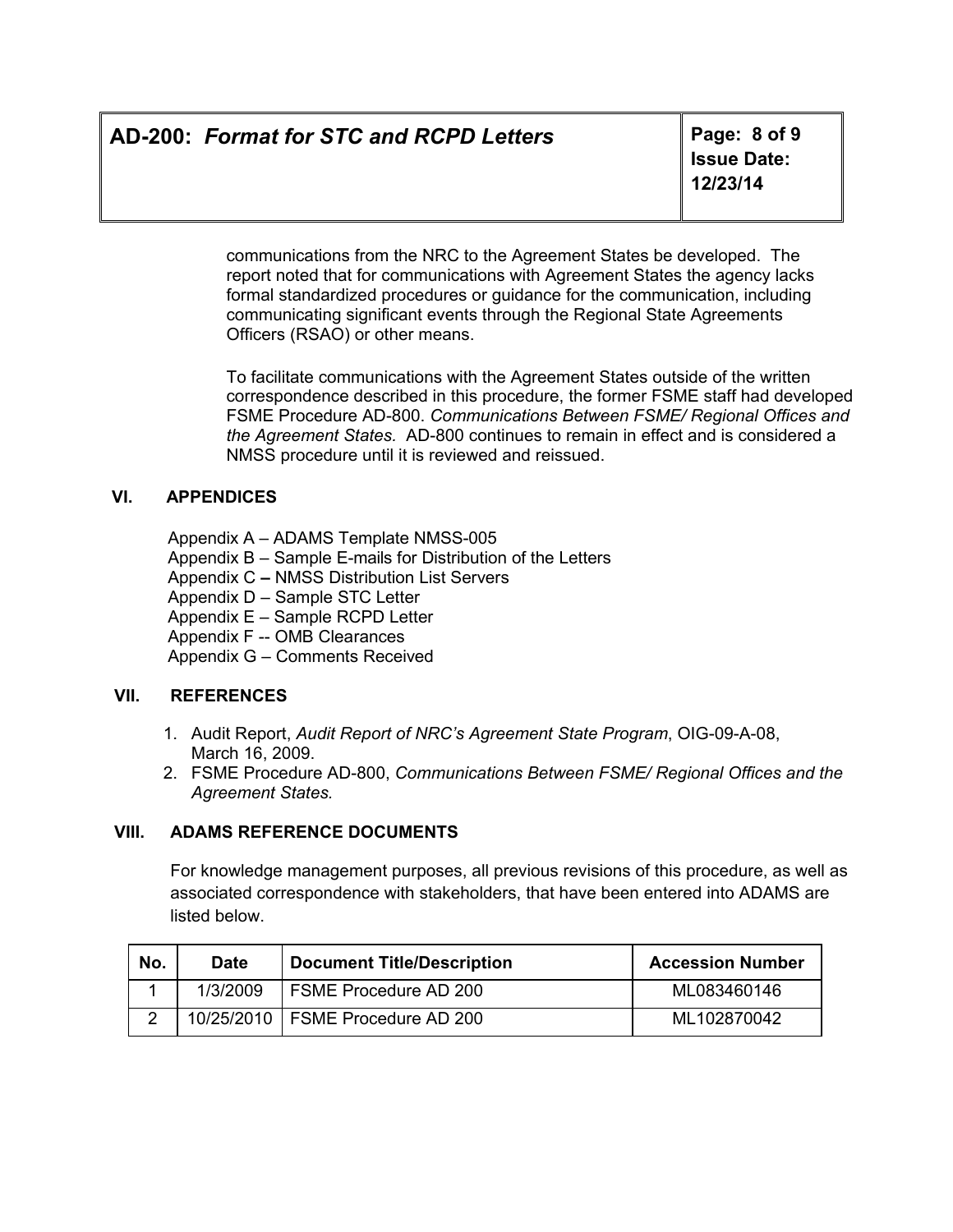## **Appendix A**

### ADAMS Template NMSS-005

### **DOCUMENT TYPE SUMMARY CONSUMING THE SUMMARY NMSS-005**

DOCUMENT TYPE: STC and RCPD Letters to State Officials

### **Background**

The Office of Nuclear Material Safety and Safeguards (NMSS) sends formal letters known as State and Tribal Communications (STC) and Radiation Control Program Director (RCPD) letters to the Directors and staff members of both Agreement and Non-Agreement State Radiation Control Programs, State Liaison Officers, Native American Tribal Leaders as well as other State officials.

All completed STC and RCPD letters will be numbered in the following fashion on the subject line after the subject:

#### (STC-YY-NNN) (RCPD-YY-NNN)

The numbers will be obtained after signature and the listing will be maintained by the administrative assistant for the Director, Division of Material Safety, State, Tribal and Rulemaking Programs.

### **STC Letters**

STC letters are used for non-sensitive information. They are publicly available and are posted both in public ADAMS and on the NMSS public website. Examples of STC letters include notices of public meetings, notices of training course offerings, solicitation of comments, and alerts that proposed NRC rules are being published in the *Federal Register*.

This correspondence will usually be signed at the division director level or higher in NMSS.

### **RCPD Letters**

RCPD letters are used for sensitive, unclassified non-safeguards information. They are NOT publicly available, and are not posted or listed on the external web. The phrase "OFFICIAL USE ONLY – SENSITIVE INTERNAL INFORMATION" will be used in the header and footer of each page of the letter and any enclosures.

This correspondence will usually be signed at the division director level or higher in NMSS.

### **Special Instructions:**

This template is to be used by the Document Processing Center (DPC) and staff when processing STC and RCPD letters prepared by the NMSS into ADAMS.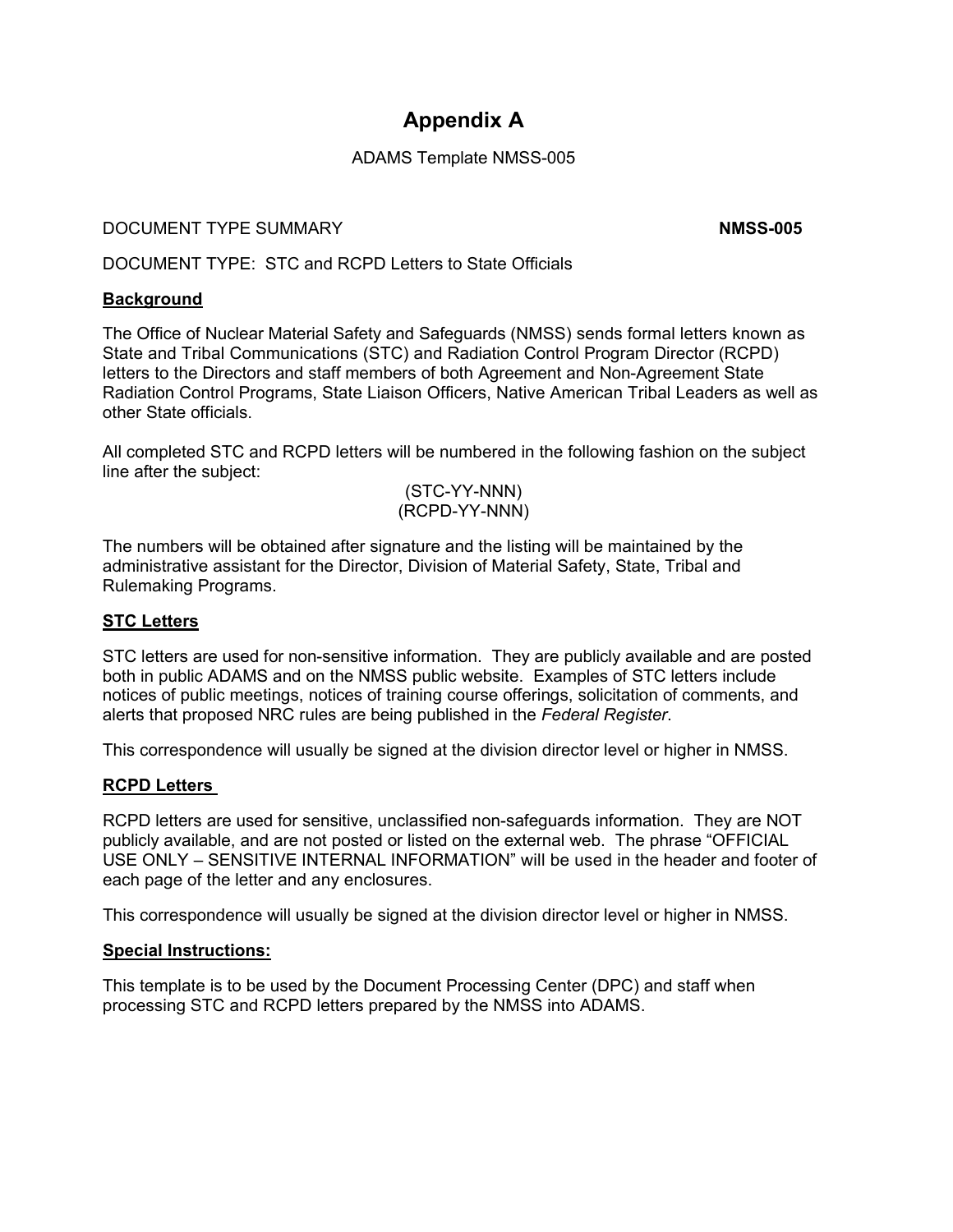Profile Field Requirements for the DPC:

| Item ID                      | System Assigned                                                     |  |
|------------------------------|---------------------------------------------------------------------|--|
| Accession No.                | System Assigned                                                     |  |
| <b>Estimated Page Count</b>  | <b>DPC Enter:</b>                                                   |  |
|                              | Actual number of pages of file                                      |  |
| <b>Document Date</b>         | DPC will input date printed/stamped on document.                    |  |
|                              | Format is: MM/DD/YYYY                                               |  |
| Document Type                | <b>All Agreement States Letters</b>                                 |  |
|                              | and                                                                 |  |
|                              | Other document types that apply, e.g., Letter, E-mail,<br>Memo.     |  |
| Availability                 | Entered by NMSS                                                     |  |
|                              | <b>STC Letters - Publicly Available</b>                             |  |
|                              | or                                                                  |  |
|                              | <b>RCPD Letters - Non-Publicly Available</b>                        |  |
| <b>Title</b>                 | <b>Entered by NMSS</b>                                              |  |
|                              | STC-YY-NNN, [Subject line from letter]                              |  |
|                              | or                                                                  |  |
|                              | RCPD-YY-NNN, [Subject line from letter]                             |  |
|                              | DPC will change if incorrect                                        |  |
| <b>Author Name</b>           | Name of person who signed cover letter                              |  |
| <b>Author Affiliation</b>    | Affiliation of person who signed cover letter                       |  |
| <b>Addressee Name</b>        |                                                                     |  |
| <b>Addressee Affiliation</b> | <b>State, Agreement States</b>                                      |  |
|                              | [States that have signed letters of intent - State<br>of WY]        |  |
|                              | and/or                                                              |  |
|                              | Other State Affiliations that the letter is<br>addressed to such as |  |
|                              | <b>State, Non-Agreement States</b>                                  |  |
|                              | <b>State Liaison Officers</b>                                       |  |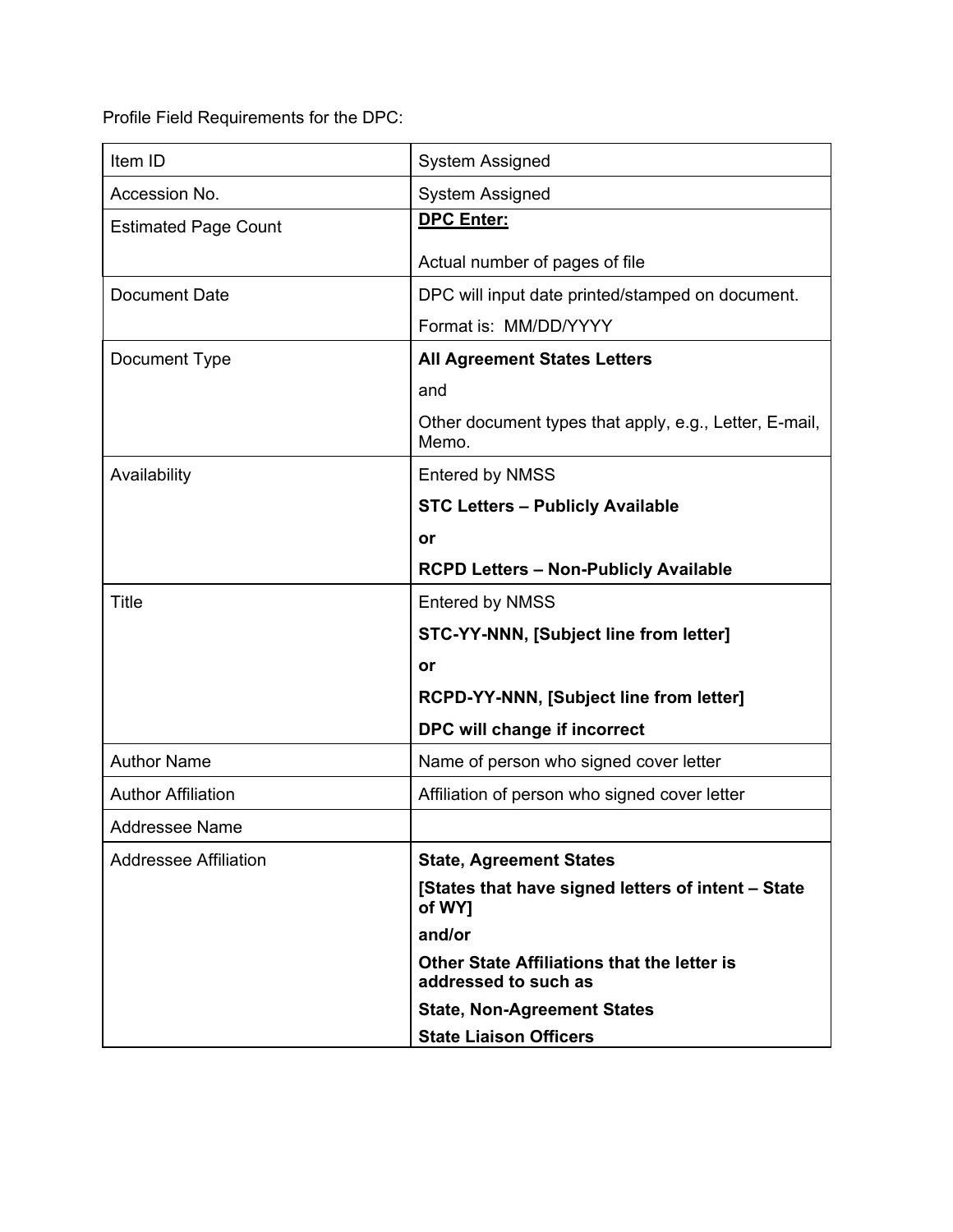| Docket No.                    |                                                                                               |
|-------------------------------|-----------------------------------------------------------------------------------------------|
| License No.                   |                                                                                               |
| Case/Reference No.            |                                                                                               |
| Document/Report Number        | <b>Entered by NMSS</b>                                                                        |
|                               | <b>STC-YY-NNN</b>                                                                             |
|                               | or                                                                                            |
|                               | <b>RCPD-YY-NNN</b>                                                                            |
| Keyword                       | Entered by NMSS staff:                                                                        |
|                               | <b>NMSS-005</b>                                                                               |
|                               | "SUNSI Review Complete" for STC letters, which<br>are publicly available.                     |
|                               | or                                                                                            |
|                               | Item Code (e.g., MD 3.4 Non-Public A.7) for RCPD<br>letters, which are Non-Publicly Available |
|                               | Note: Press Enter after each entry                                                            |
| Document Date Received        |                                                                                               |
| Date Docketed                 |                                                                                               |
| Comment                       | Entered by NMSS Staff:                                                                        |
|                               | LAN ID of person entering document into ADAMS                                                 |
|                               | DPC will not add any value to this field                                                      |
| <b>Vital Records Category</b> | System Assigned                                                                               |
| <b>Document Status</b>        |                                                                                               |
| Media Type                    | Electronic                                                                                    |
| <b>Physical File Location</b> | <b>ADAMS</b>                                                                                  |
| <b>FACA Document</b>          | <b>No</b>                                                                                     |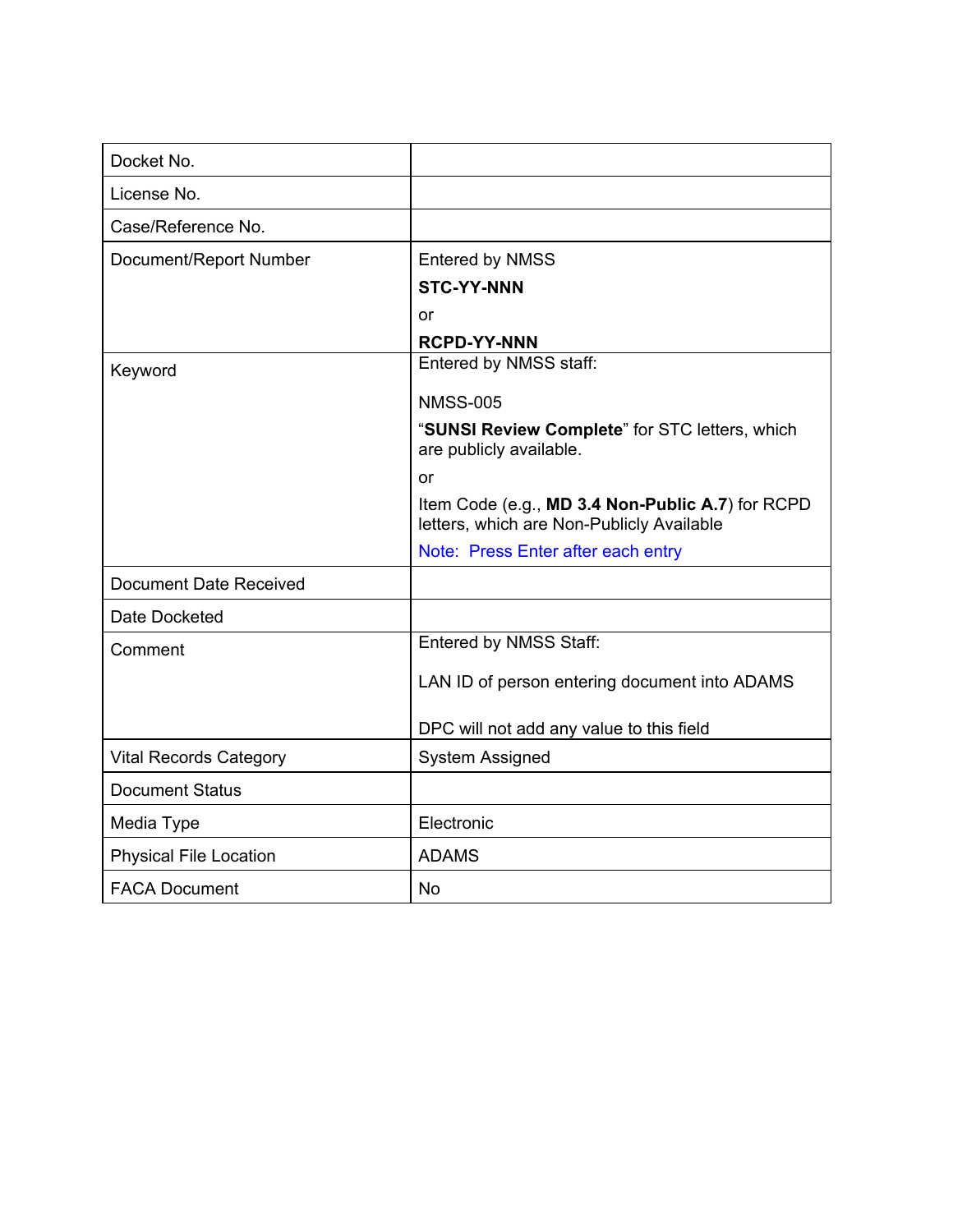| Date To Be Released            | Entered by NMSS if Publicly Available [STC letters<br>only]                            |
|--------------------------------|----------------------------------------------------------------------------------------|
| <b>Distribution List Codes</b> | <b>Entered by NMSS</b>                                                                 |
|                                | <b>SP03 for STC letters</b>                                                            |
|                                | or                                                                                     |
|                                | <b>SPX2 for RCPD letters</b>                                                           |
| <b>Contact Person</b>          | <b>Entered by NMSS</b>                                                                 |
| <b>Text Source Flag</b>        | Entered by NMSS:                                                                       |
|                                | Native Application                                                                     |
| <b>Official Record</b>         | System Assigned                                                                        |
| <b>Document Sensitivity</b>    | Entered by NMSS:                                                                       |
|                                | <b>Non-sensitive for STC letters</b>                                                   |
|                                | or                                                                                     |
|                                | Sensitive-Internal-periodic review regd (all other<br>sensitive info) for RCPD letters |

### **Entered by NMSS:**

### **Security Rights for the Document/Packages, please add:**

NMSS-MSTR-Administrative Assistants – Owner Document Processing Center – Owner Record Managers – Owner NRC Users – Viewer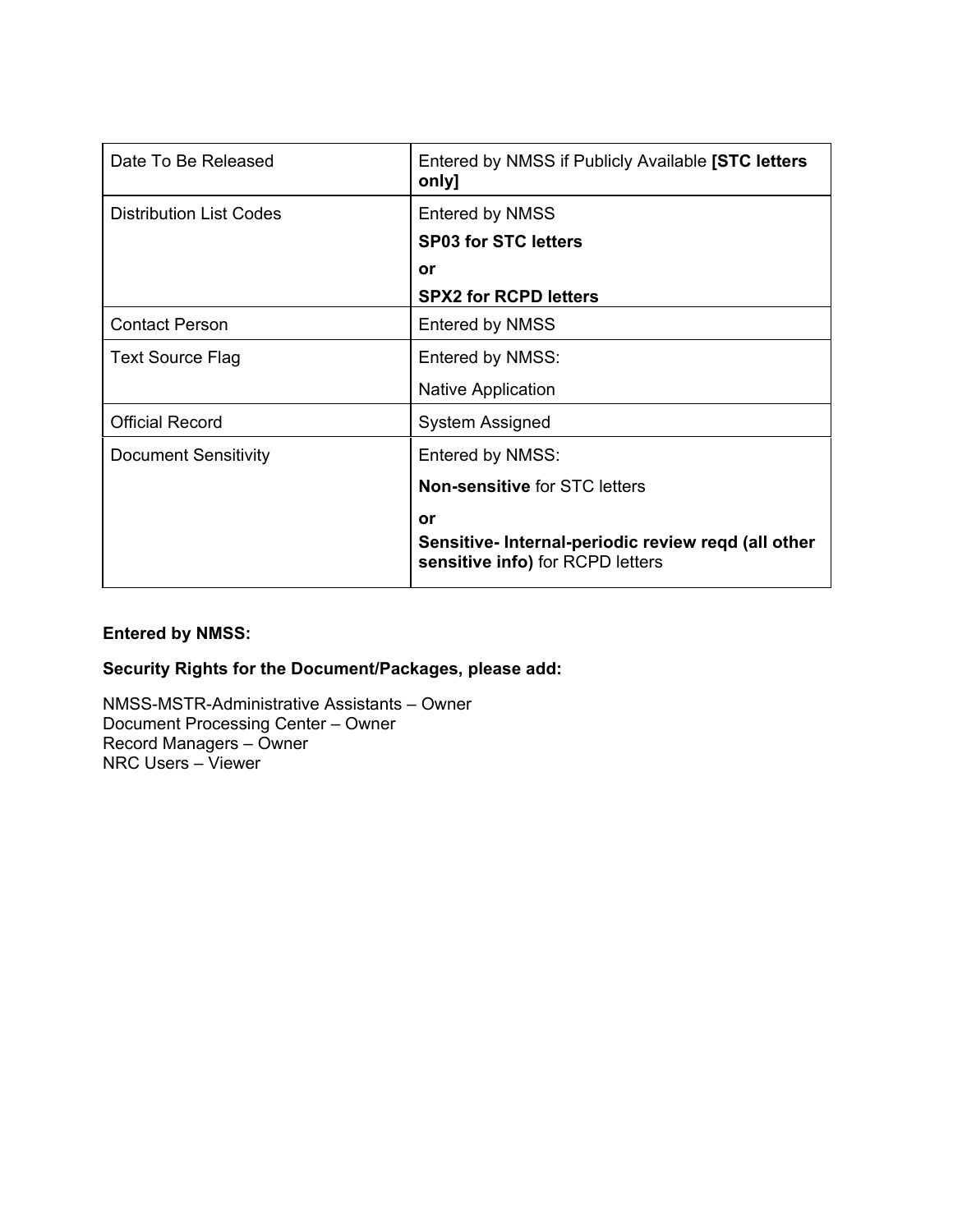# **Appendix B**

Sample E-mails for Distribution of the Letters

### E-Mail Distribution for RCPD Letters:

SUBJECT LINE:

RCPD-YY-NNN, Notification of Credentialing Request for the National Source Tracking System

BODY TEXT:

Non-Publicly Available

The subject line letter, RCPD-YY-NNN, with its Enclosure [if applicable] is contained in the attached electronic file.

Please do not relay the attached document to individuals who do not have a "need to know." This document is not to be publicly released.

Thank you.

E-Mail Distribution for STC Letters

SUBJECT LINE:

STC-YY-NNN, Publication of U.S. Nuclear Regulatory Commission Guidance on Medical Use Licenses

BODY TEXT:

The subject line letter, STC-YY-NNN, with its Enclosure [if applicable] is contained in the attached electronic file, and can be found at the NMSS website: www.nrc.gov > About NRC > Organization and Functions > Office of Nuclear Material Safety and Safeguards. In the "Related Information" box, select Agreement State Program and then go to "Resources and Tools" and select "State and Tribal Communications (STC) Letters."

Thank you.

Note: YY stands for the year the letter is issued. NNN stands for the number assigned to the letter after it is signed.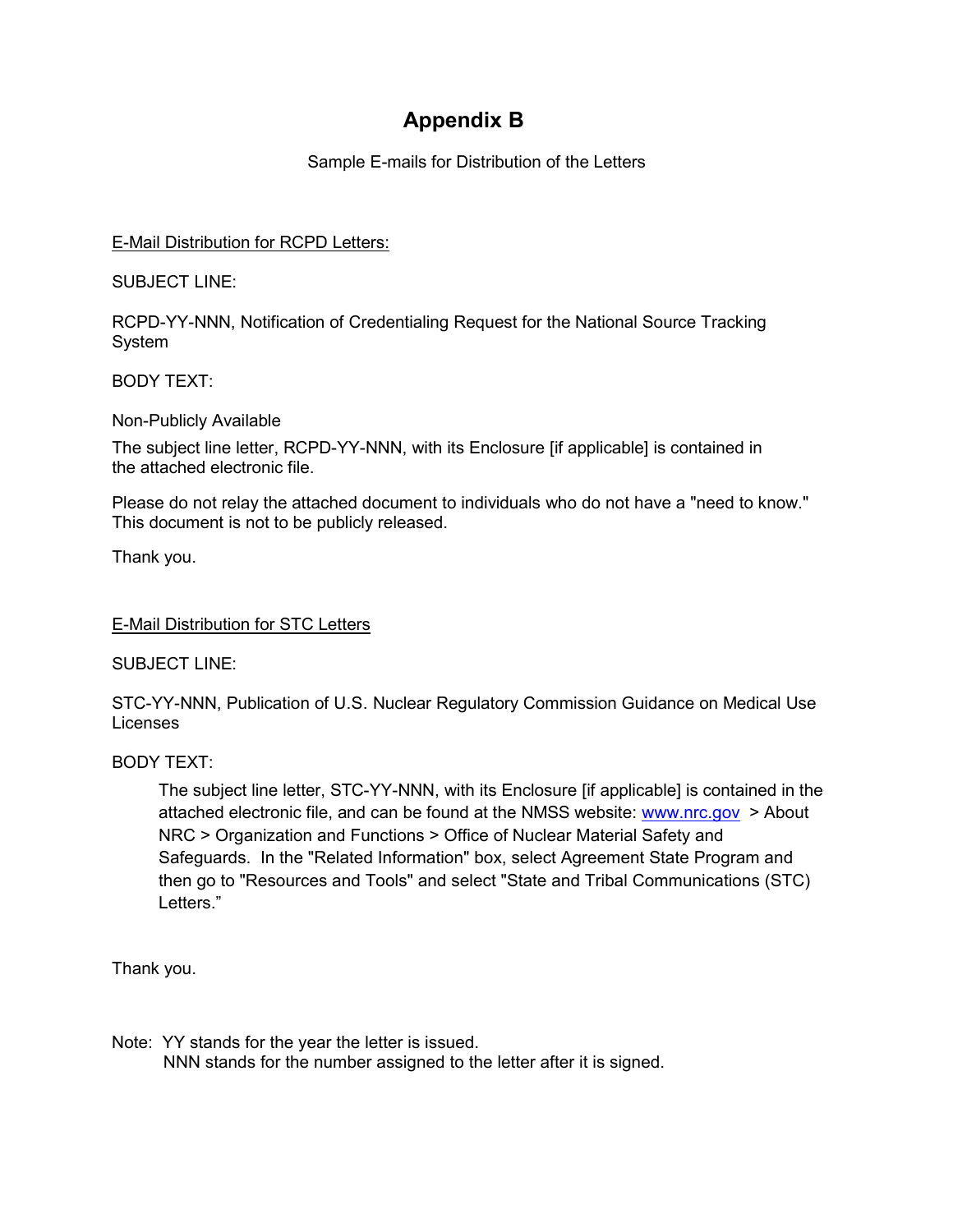# **Appendix C**

NMSS Distribution List Servers

### 1. STPJUSTSTATES:

This list server is for mailings that need to go to Agreement State Radiation Control Program Directors (mailing content includes RCPD letters concerning sensitive information, press releases).

#### 2. STPOTHERSTATES:

This list server is for mailings that need to go to Non-Agreement State Radiation Control Program Directors (mailing content includes press releases, occasionally RCPD letters are also sent to Non-Agreement States).

#### 3. STPJUSTSLOs:

This list server is for mailings that need to go to State Liaison Officers only (mailing content includes letters to SLOs, press releases, notice of opportunity to comment on Rulemaking, *Federal Register* notices, meeting notices).

#### 4. STPANNOUNCEMENTS:

This list server is for mailings that need to go to parties who have subscribed to receive notifications, announcements, etc. regarding NMSS via the NMSS public website (STC letters).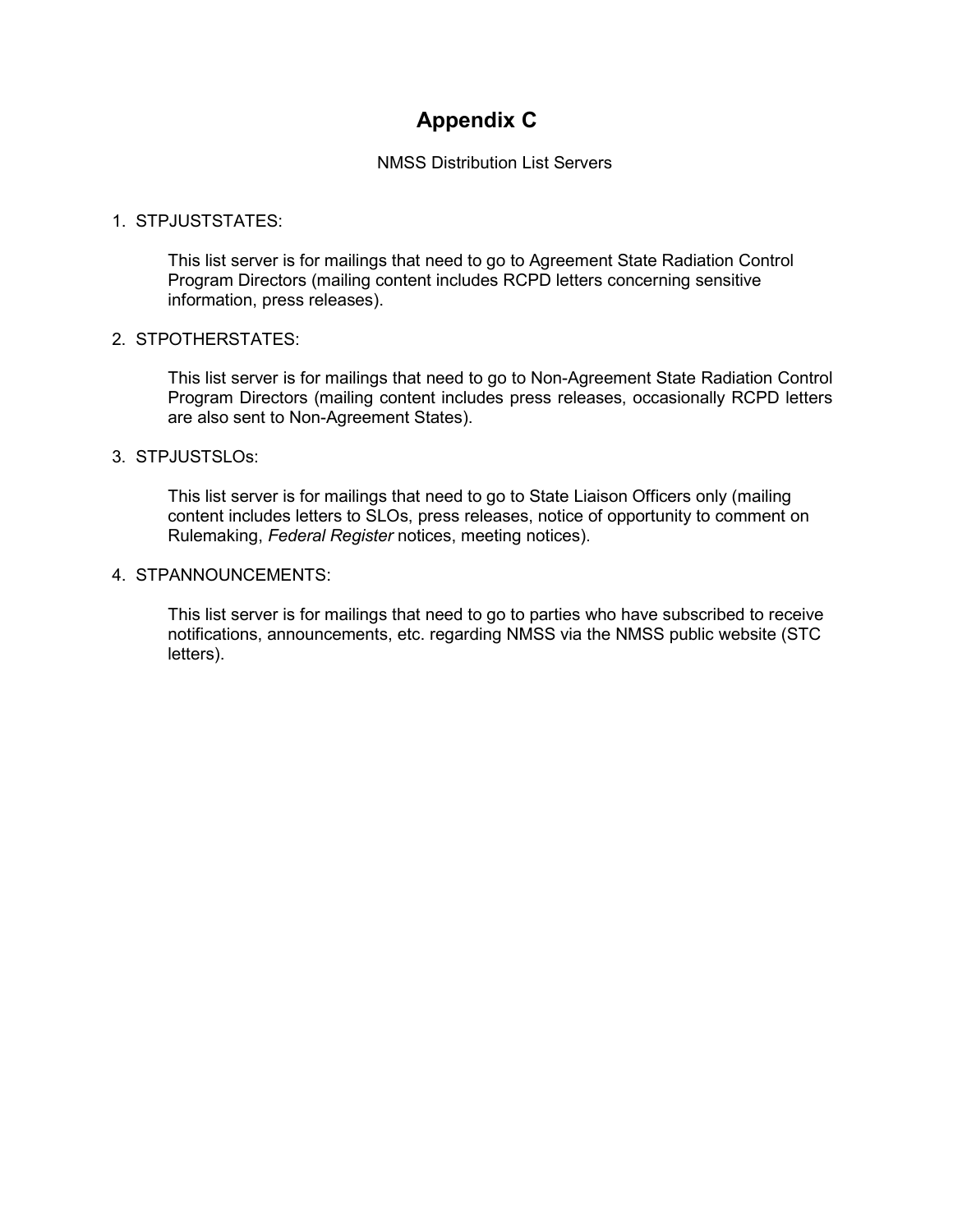### **Appendix D**

Sample STC Letter

Month Day, Year

#### ALL AGREEMENT STATES, [LETTER OF INTENT STATES, (IF ANY)] STATE LIAISON OFFICIERS

OPPORTUNITY TO COMMENT ON NRC DOCUMENT (Name of the document) (STC-YY-NNN)

**Purpose**: The purpose section should elaborate as needed on the subject of the letter. Generally, it should be kept short - one paragraph. Avoid including text which could be placed in another paragraph. The final sentence of the paragraph should advise the addressee if an action or response is requested or required. If no action or response on the part of the recipient is requested or required, a statement to that effect is optional.

Example: [To inform Agreement States and State Liaison Officers about the opportunity to provide comments on the final draft of the U.S. Nuclear Regulatory Commission (NRC) Revised Document.\* \*\*]

**Background**: The text in the background section should be limited to pertinent historical information leading up to the issue being addressed. Current activities and situations should be addressed in the discussion section.

**Discussion**: The discussion section should include descriptions of the current issue, situation, and activities. If any action is requested, required or expected from the addressees, it should be fully and clearly spelled out in the discussion section.

Example: [Comments about the final draft of the document should be submitted by Month Day, Year. Information about methods for submitting your comments is available in the *Federal Register* notice. Response time should be greater than 30 days. If your requested response time needs to be within 30 days, it has to be approved by the Division Director.]

\*This information request has been approved by OMB 3150-0029 expiration 04/30/2017. The estimated burden per response to comply with this voluntary collection is approximately 8 hours. Send comments regarding the burden estimate to the Records and Information Services Branch (T-5F53), U.S. Nuclear Regulatory Commission, Washington, DC 20555-0001, or by Internet e-mail to infocollects.resource@nrc.gov, and to the Desk Officer, Office of Information and Regulatory Affairs, NEOB-10202 (3150-0200), Office of Management and Budget, Washington, DC 20503. If a means used to impose an information collection does not display a currently valid OMB control number, the NRC may not conduct or sponsor, and a person is not required to respond to, the information collection.

\*\*This information request has been approved by OMB 3150-0163, expiration 03/31/2016. The estimated burden per response to comply with this voluntary collection is approximately 8 hours. Send comments regarding the burden estimate to the Records and Information Services Branch (T-5F53), U.S. Nuclear Regulatory Commission, Washington, DC 20555-0001, or by Internet e-mail to infocollects.resource@nrc.gov, and to the Desk Officer, Office of Information and Regulatory Affairs, NEOB-10202 (3150-0200), Office of Management and Budget, Washington, DC 20503. If a means used to impose an information collection does not display a currently valid OMB control number, the NRC may not conduct or sponsor, and a person is not required to respond to, the information collection.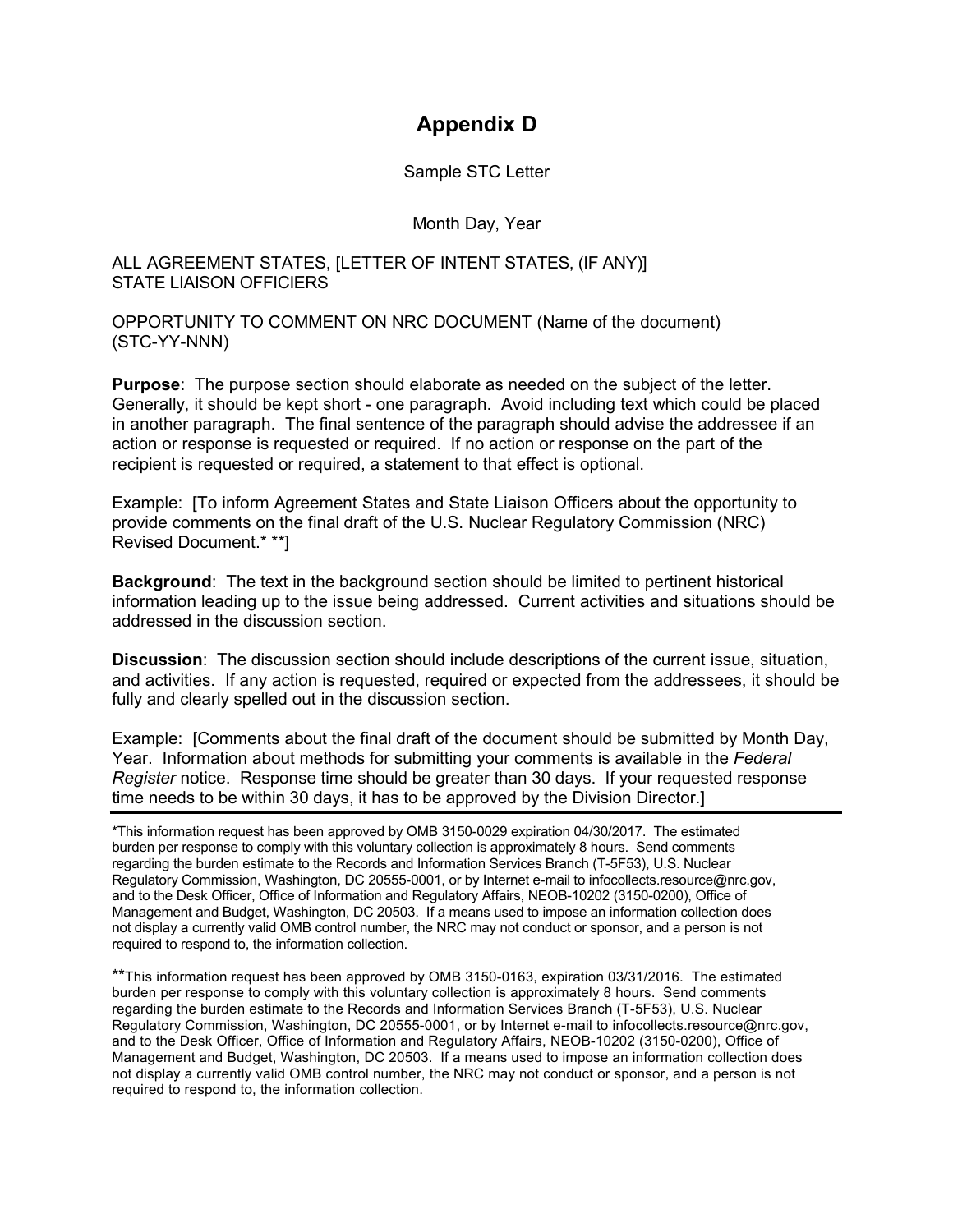STC-YY-NNN -2-

If you have any questions regarding this correspondence, please contact me at [signatory Director's phone number] or the individual named below.

POINT OF CONTACT: Your Name E-MAIL: your.name@nrc.gov TELEPHONE: (301) 415-xxxx

### */RA/*

Director's Name, Director Division of Material Safety, State, Tribal, and Rulemaking Programs Office of Nuclear Material Safety and Safeguards

Enclosures:

- 1. Related document
- 2. The Draft Policy to be commented
- 3. List of students from the States selected to attend the H-313 course

Note: This letter will be sent out to everyone who signed on to the NMSS List Server under NMSS Public Website.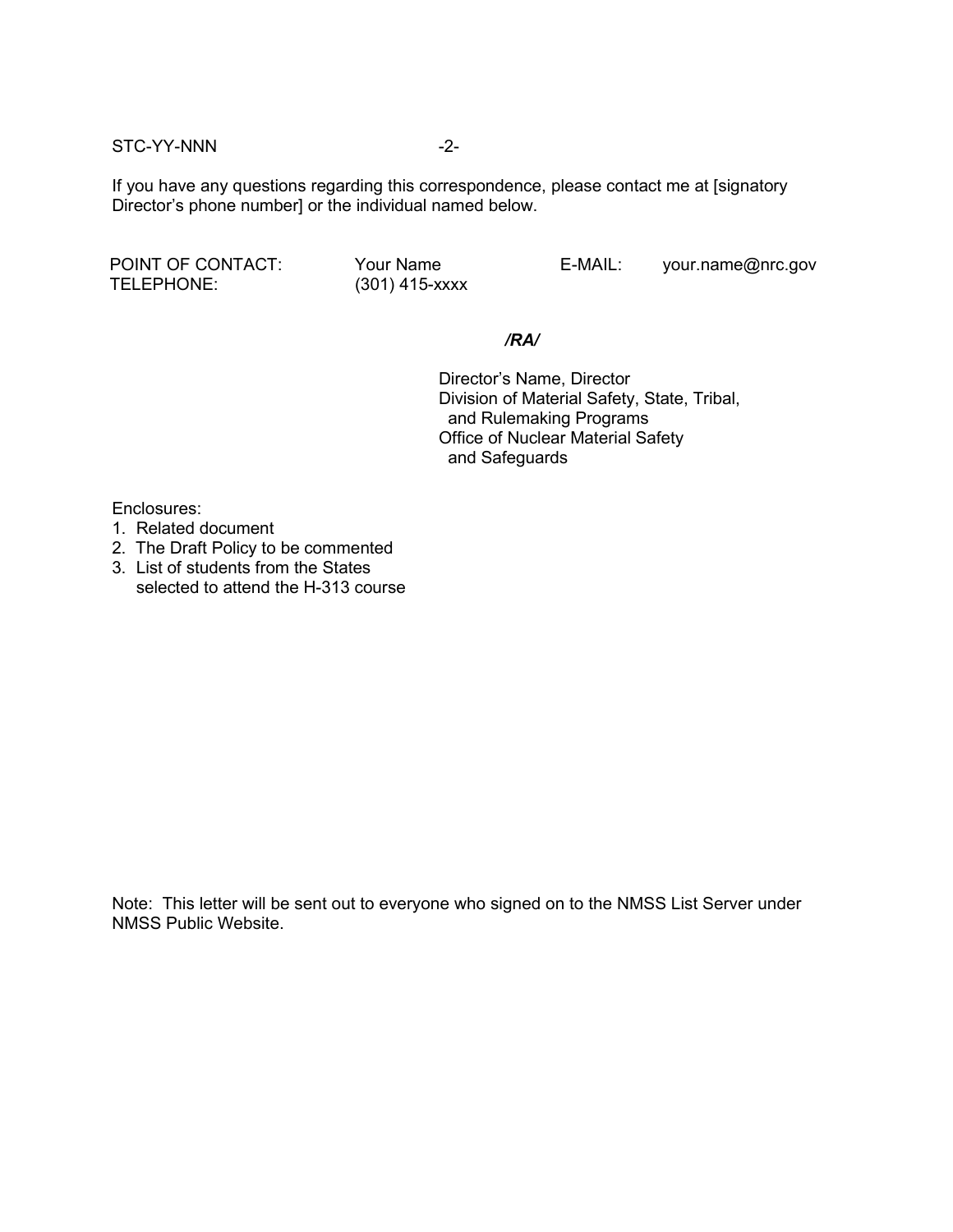FSME-YY-NNN -2-

If you have any questions on this correspondence, please contact me at [signatory Director's phone number] or the individual named below.

POINT OF CONTACT: Your Name E-MAIL: your.name@nrc.gov TELEPHONE: (301) 415-xxxx

*/RA/*

Director's Name, Director Division of Material Safety, State, Tribal, and Rulemaking Programs Office of Nuclear Material Safety and Safeguards

Enclosures:

- 1. Related document
- 2. The Draft Policy to be commented
- 3. List of students from the States selected to attend the H-313 course

DISTRIBUTION: MSTR RF [Insert name], [Insert Appropriate Offices] [Insert name], [Insert Appropriate Regions]

**ML Number**

| OFC         |           |           |           |           |     |
|-------------|-----------|-----------|-----------|-----------|-----|
| NAME        |           |           |           |           |     |
| <b>DATE</b> | <b>NY</b> | <b>YY</b> | <b>YY</b> | <b>YY</b> | /YY |

### **OFFICIAL RECORD COPY**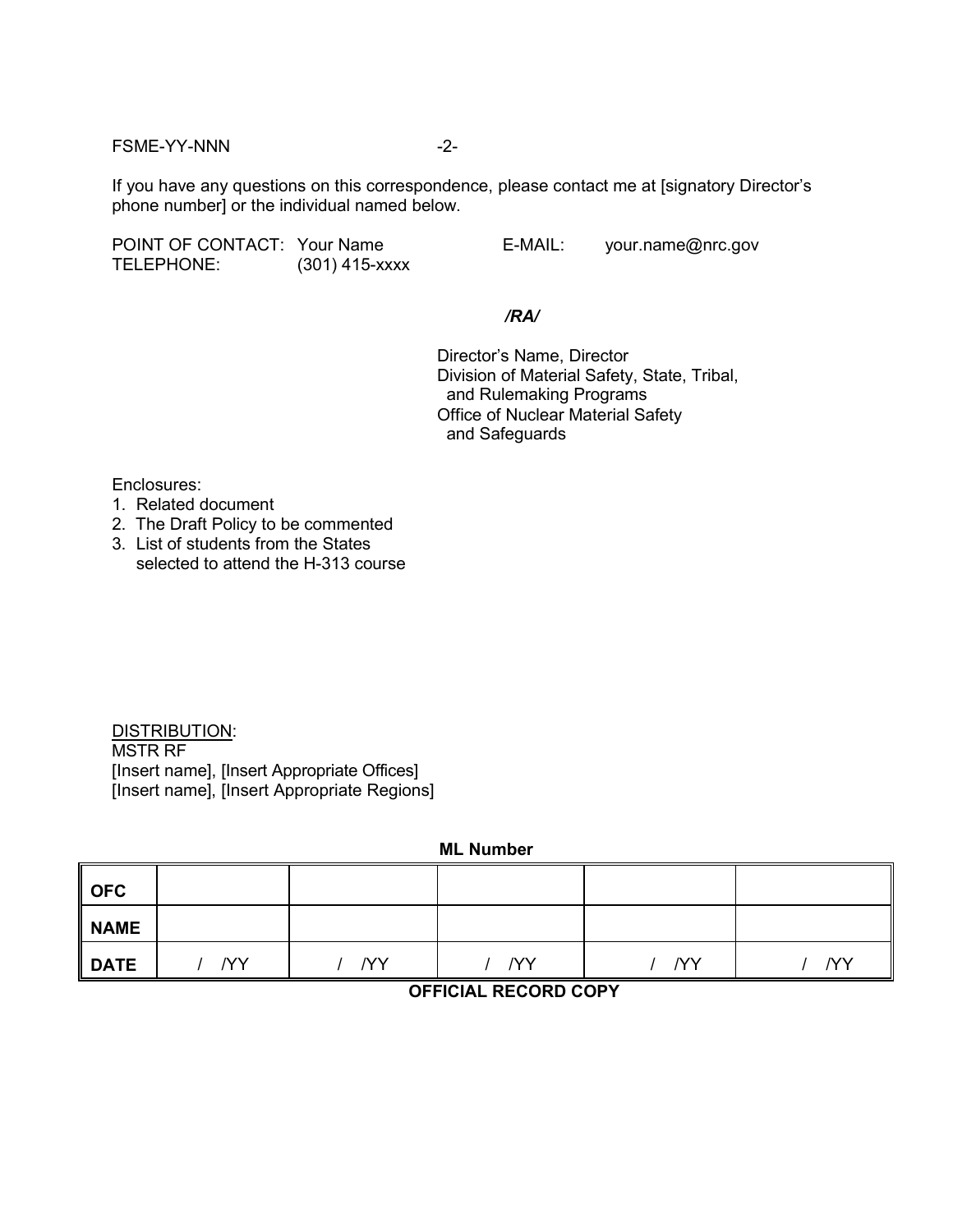### OFFICIAL USE ONLY – SENSITIVE INTERNAL INFORMATION

## **Appendix E**

Sample RCPD Letter

Month Date, Year

ALL AGREEMENT STATE RADIATION CONTROL PROGRAM DIRECTORS, [LETTER OF INTENT STATES, (IF ANY)]

OPPORTUNITY TO COMMENT ON THE NRC DOCUMENT [NAME OF THE DOCUMENT] (RCPD-YY-NNN)

**Purpose**: The purpose section should elaborate as needed on the subject of the letter. Generally, it should be kept short - one paragraph. Avoid including text which could be placed in another paragraph. The final sentence of the paragraph should advise the addressee if an action or response is requested or required. If no action or response on the part of the recipient is requested or required, a statement to that effect is optional.

Example: [To inform Agreement States about the opportunity to provide comments on the final draft of the U.S. Nuclear Regulatory Commission (NRC) Revised Document.\*]

**Background:** The text in the background section should be limited to pertinent historical information leading up to the issue being addressed. Current activities and situations should be addressed in the discussion section.

**Discussion**: The discussion section should include descriptions of the current issue, situation, and activities. If any action is requested, required or expected from the addressees, it should be fully and clearly spelled out in the discussion section.

Example: [Comments about the final draft of the document should be submitted by Month Day, Year. Information about methods for submitting your comments is available in the *Federal Register* notice.]

OFFICIAL USE ONLY – SENSITIVE INTERNAL INFORMATION

<sup>\*</sup> This information request has been approved by OMB 3150-0029 expiration 04/30/2017. The estimated burden per response to comply with this voluntary collection is approximately 8 hours. Send comments regarding the burden estimate to the Records and Information Services Branch (T-5F53), U.S. Nuclear Regulatory Commission, Washington, DC 20555-0001, or by Internet e-mail to infocollects.resource@nrc.gov, and to the Desk Officer, Office of Information and Regulatory Affairs, NEOB-10202 (3150-0200), Office of Management and Budget, Washington, DC 20503. If a means used to impose an information collection does not display a currently valid OMB control number, the NRC may not conduct or sponsor, and a person is not required to respond to, the information collection.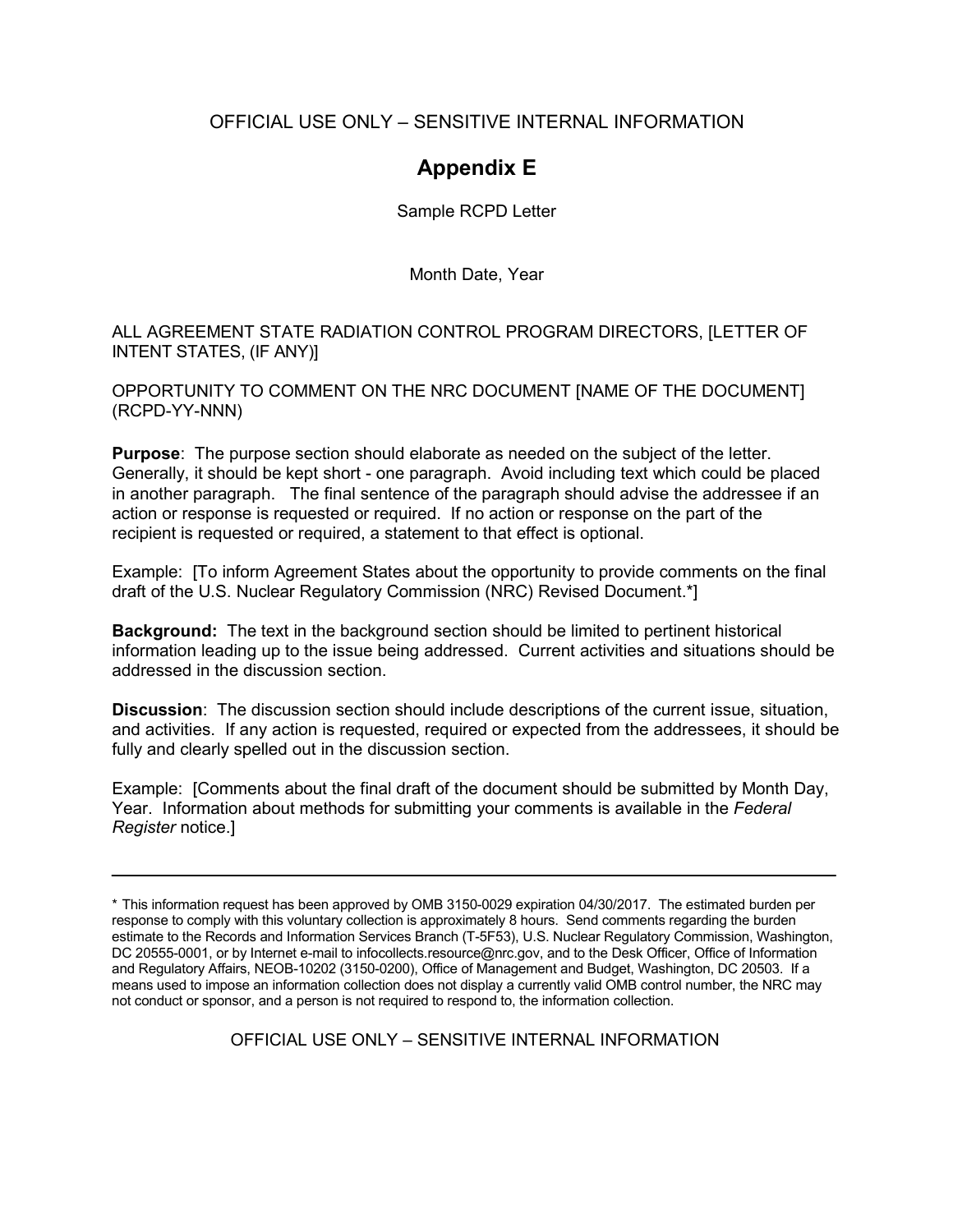### OFFICIAL USE ONLY – SENSITIVE INTERNAL INFORMATION

#### RCPD-YY-NNN -2-

If you have any questions regarding this correspondence, please contact me at [signatory Director's phone number] or the individual named below.

TELEPHONE: (301) 415-xxxx

POINT OF CONTACT: Your Name E-MAIL: your.name@nrc.gov

#### */RA/*

Director's Name, Director Division of Material Safety, State, Tribal, and Rulemaking Programs Office of Nuclear Material Safety and Safeguards

Enclosures:

- 1. Related document
- 2. The Draft Policy to be commented

OFFICIAL USE ONLY – SENSITIVE INTERNAL INFORMATION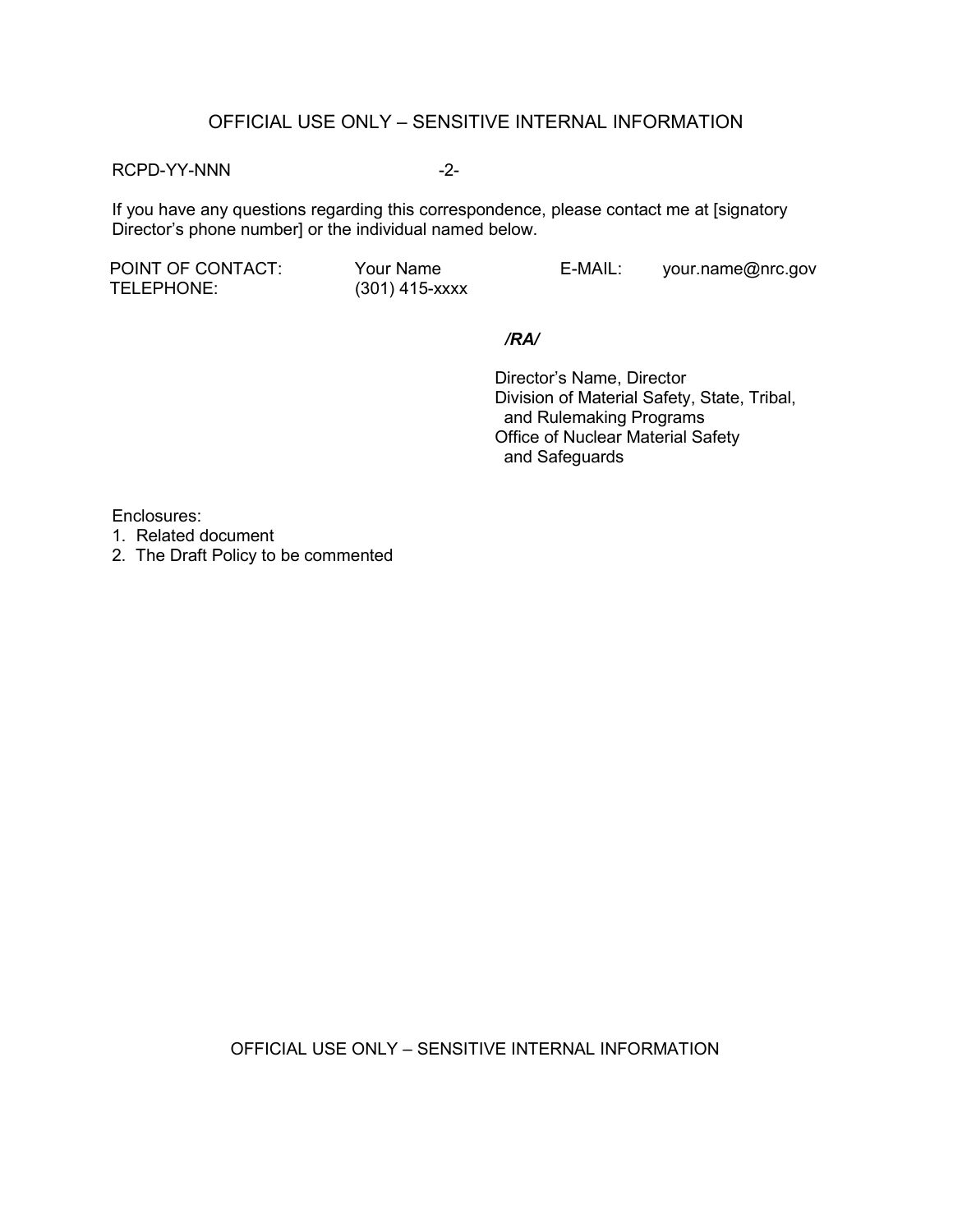### OFFICIAL USE ONLY – SENSITIVE INTERNAL INFORMATION

RCPD-YY-NNN -2-

If you have any questions on this correspondence, please contact me at [signatory Director's phone number] or the individual named below.

POINT OF CONTACT: Your Name **INTERNET:** your.name@nrc.gov TELEPHONE: (301) 415-xxxx

*/RA/*

Director's Name, Director Division of Material Safety, State, Tribal, and Rulemaking Programs Office of Nuclear Material Safety and Safeguards

Enclosures:

- 1. Related document
- 2. The Draft Policy to be commented

DISTRIBUTION: MSTR RF [Insert name], [Insert Appropriate Offices] [Insert name], [Insert Appropriate Regions]

| <b>ML Number</b>  |           |           |     |           |     |
|-------------------|-----------|-----------|-----|-----------|-----|
| <b>OFC</b>        |           |           |     |           |     |
| <b>NAME</b>       |           |           |     |           |     |
| <b>DATE</b>       | <b>NY</b> | <b>YY</b> | /YY | <b>YY</b> | /YY |
| AFDA11 BFAAB BAA1 |           |           |     |           |     |

### **OFFICIAL RECORD COPY**

### OFFICIAL USE ONLY – SENSITIVE INTERNAL INFORMATION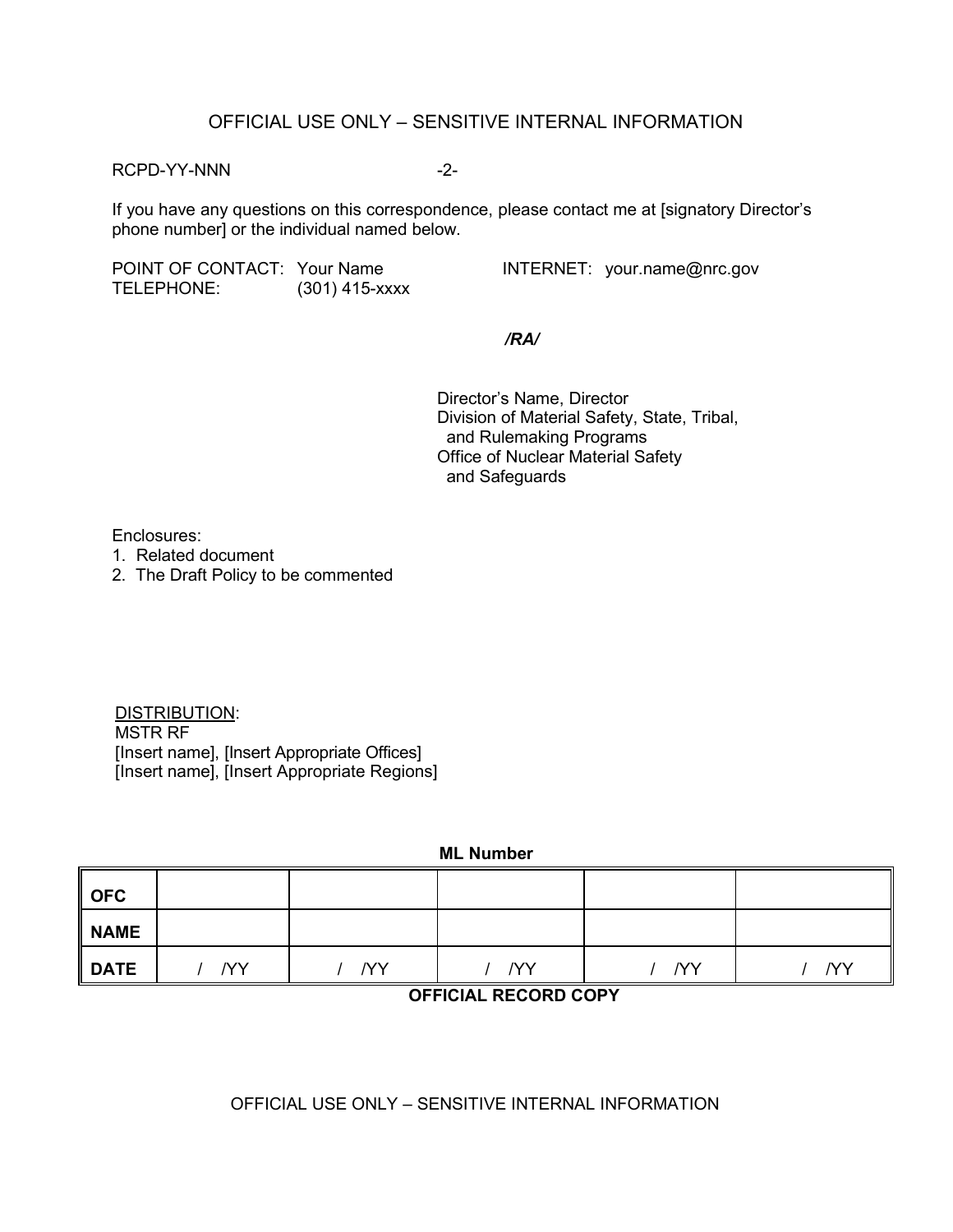# **Appendix F**

### OMB Clearances Texts

### **OMB CLEARANCE STATEMENT FOR STC AND RCPD LETTERS (OMB 3150-0029 – AGREEMENT STATES)1**

\* This information request has been approved by OMB 3150-0029 expiration 04/30/2017. The estimated burden per response to comply with this voluntary collection is approximately 8 hours. Send comments regarding the burden estimate to the Records and Information Services Branch (T-5F53), U.S. Nuclear Regulatory Commission, Washington, DC 20555-0001, or by Internet email to infocollects.resource@nrc.gov, and to the Desk Officer, Office of Information and Regulatory Affairs, NEOB-10202 (3150-0200), Office of Management and Budget, Washington, DC 20503. If a means used to impose an information collection does not display a currently valid OMB control number, the NRC may not conduct or sponsor, and a person is not required to respond to, the information collection.

#### **OMB STATEMENT FOR STC LETTERS (OMB 3150-0200 - NON-AGREEMENT STATES)**

\* This information request has been approved by OMB 3150-0200 expiration 09/30/2015. The estimated burden per response to comply with this voluntary collection is approximately 8 hours. Send comments regarding the burden estimate to the Records and Information Services Branch (T-5F53), U.S. Nuclear Regulatory Commission, Washington, DC 20555- 0001, or by Internet e-mail to infocollects.resource@nrc.gov, and to the Desk Officer, Office of Information and Regulatory Affairs, NEOB-10202 (3150-0200), Office of Management and Budget, Washington, DC 20503. If a means used to impose an information collection does not display a currently valid OMB control number, the NRC may not conduct or sponsor, and a person is not required to respond to, the information collection.

### **OMB STATEMENT FOR STC LETTERS (OMB 3150-0163 - STATE LIAISON OFFICERS)**

<sup>\*</sup> This information request has been approved by OMB 3150-0163, expiration 03/31/2016. The estimated burden per response to comply with this voluntary collection is approximately 8 hours. Send comments regarding the burden estimate to the Records and Information Services Branch (T-5F53), U.S. Nuclear Regulatory Commission, Washington, DC 20555- 0001, or by Internet e-mail to infocollects.resource@nrc.gov, and to the Desk Officer, Office of Information and Regulatory Affairs, NEOB-10202 (3150-0200), Office of Management and Budget, Washington, DC 20503. If a means used to impose an information collection does not display a currently valid OMB control number, the NRC may not conduct or sponsor, and a person is not required to respond to, the information collection.

<sup>&</sup>lt;sup>1</sup>Valid OMB clearance expiration dates are available at the Office of Information Service internal website, under Information Collections, Current NRC Clearance Status.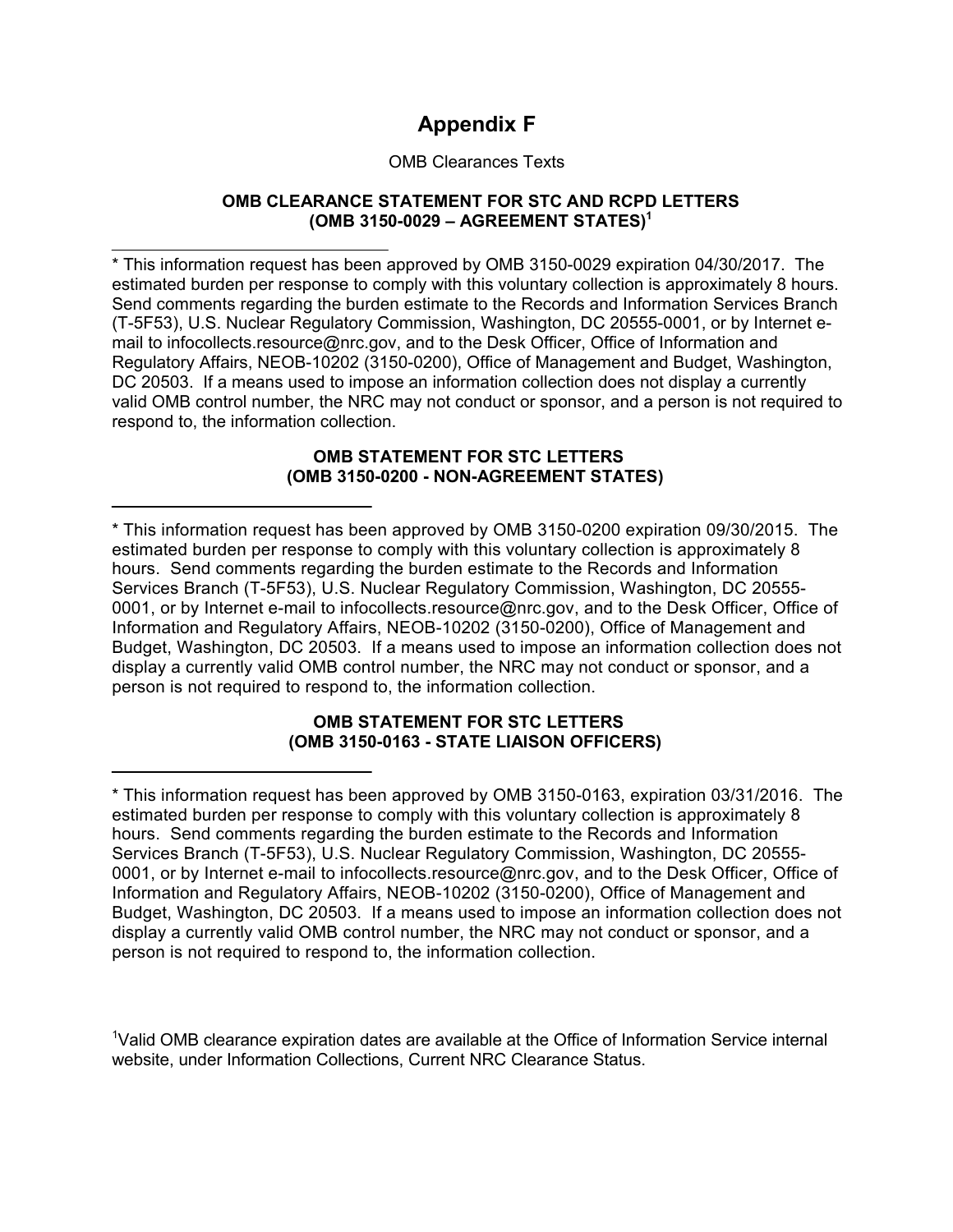# **Appendix G**

### Comments Received

#### **STC-YY-NNN or RCPD-YY-NNN**

| <b>STATE</b>         | <b>YES/DATE</b> | <b>NO</b> |
|----------------------|-----------------|-----------|
| <b>ALABAMA</b>       |                 |           |
| ALASKA               |                 |           |
| ARIZONA              |                 |           |
| ARKANSAS             |                 |           |
| CALIFORNIA           |                 |           |
| COLORADO             |                 |           |
| CONNECTICUT          |                 |           |
| DELAWARE             |                 |           |
| <b>FLORIDA</b>       |                 |           |
| <b>GEORGIA</b>       |                 |           |
| <b>HAWAII</b>        |                 |           |
| <b>IDAHO</b>         |                 |           |
| <b>ILLINOIS</b>      |                 |           |
| <b>INDIANA</b>       |                 |           |
| <b>IOWA</b>          |                 |           |
| KANSAS               |                 |           |
| <b>KENTUCKY</b>      |                 |           |
| LOUISIANA            |                 |           |
| MAINE                |                 |           |
| MARYLAND             |                 |           |
| <b>MASSACHUSETTS</b> |                 |           |
| <b>MICHIGAN</b>      |                 |           |
| MINNESOTA            |                 |           |
| <b>MISSISSIPPI</b>   |                 |           |
| <b>MISSOURI</b>      |                 |           |
| <b>MONTANA</b>       |                 |           |
| NEBRASKA             |                 |           |
| NEVADA               |                 |           |
| NEW HAMPSHIRE        |                 |           |